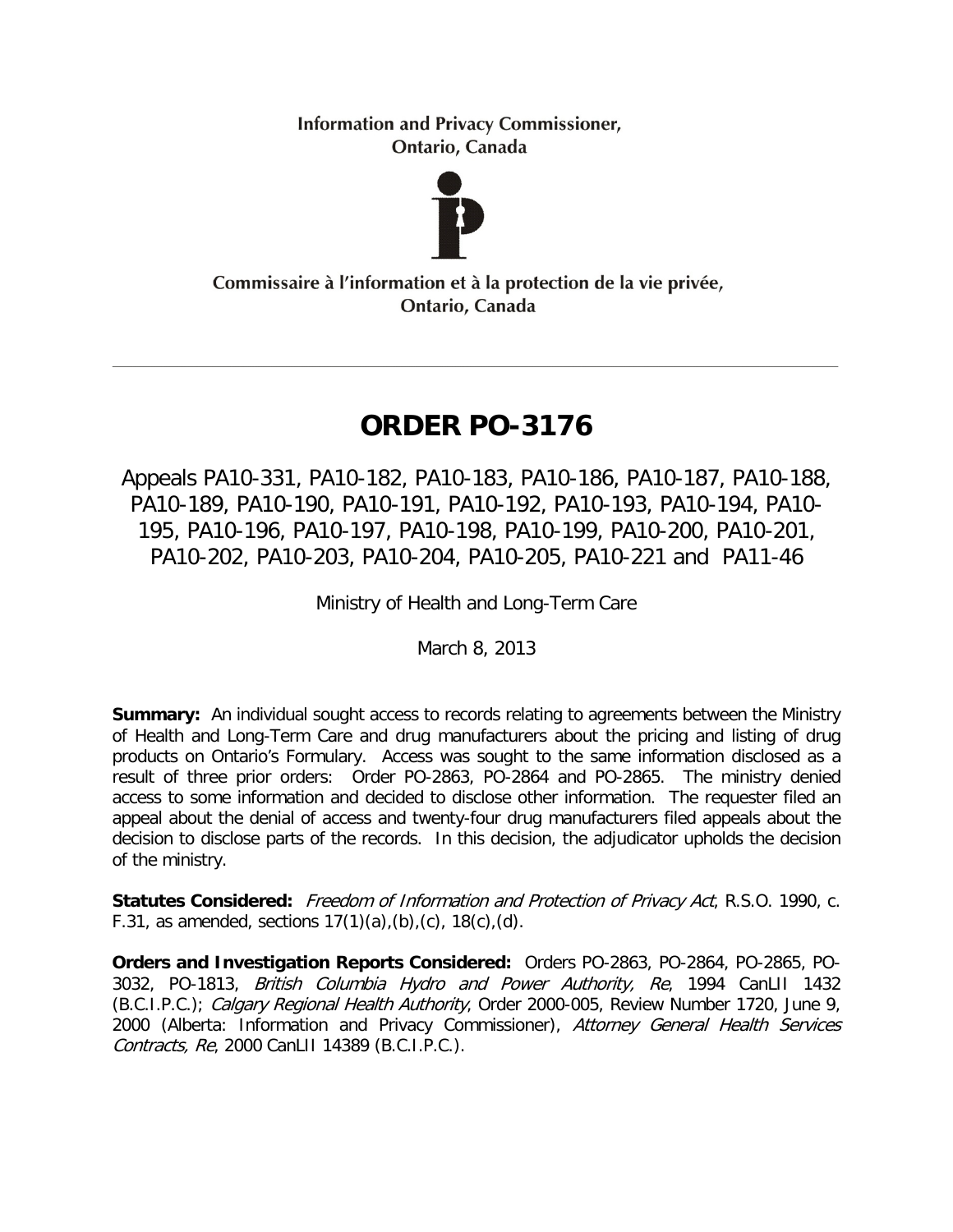**Cases Considered:** Merck Frosst Canada Ltd. v. Canada (Health), 2012 SCC 3, Apotex Inc. v. Ontario Public Dugs Program, 2008 CanLII 39429 (Ont.Div.Ct).

# **INTRODUCTION:**

[1] Through the Ontario Drug Benefit Program (ODBP), the ministry provides coverage for most of the cost of over 3,800 prescription drugs for Ontario residents who qualify for benefits under the *Ontario Drug Benefits Act* (ODBA). Eligible individuals include people over 65, residents of long-term care homes and homes for special care, people who receive professional home care services, people who qualify under the Trillium Drug Program, and individuals on social assistance. In 2010/2011, this group consisted of about 2.6 million people, and the ODBP reimbursed over 123 million claims. The allocated expenditures for the ODBP for 2011/2012 amount to about \$4.4 billion.

[2] Under the *Transparent Drug System for Patients Act*, 2006, (Bill 102) which amended the ODBA, the Executive Officer (EO) of the ODBP is empowered to, among other things, keep, maintain and publish a Formulary of drug products designated as benefits under the ODBP, and to negotiate pricing agreements for drugs that are listed on the Formulary as benefits under the ODBP.

[3] Although not specifically referred to in the representations, a review of the ministry's website indicates that it maintains an electronic version of the Formulary which lists the drug products covered by the ODBP, their manufacturers, the nature of the listing (for example, general benefit or limited use), the drug benefit price and notes about therapeutic uses of the drug, amongst other things.

[4] Based on the submissions and records, it appears that there are two primary types of agreements between drug manufacturers and the ministry regarding listing of products on the Formulary. The first type applied to drugs which were listed on the Formulary at the time Bill 102 came into effect, and are referred to as pricing agreements. These agreements resulted in increases to the Formulary prices, in return for rebates from the drug manufacturers to the ministry. The second type of agreements is referred to as Product Listing Agreements (PLAs, or simply listing agreements). These agreements lead to a new listing for a drug product. Although, in its overview, the ministry refers specifically to the negotiation of "volume discounts", the particular terms of a listing and pricing agreement could include another kind of financial benefit to the ministry. As described in the non-confidential submissions of one company, in return for having a new drug product listed, a drug manufacturer could agree to a price volume discount, a drug utilization agreement, a risk sharing agreement, or several different provisions.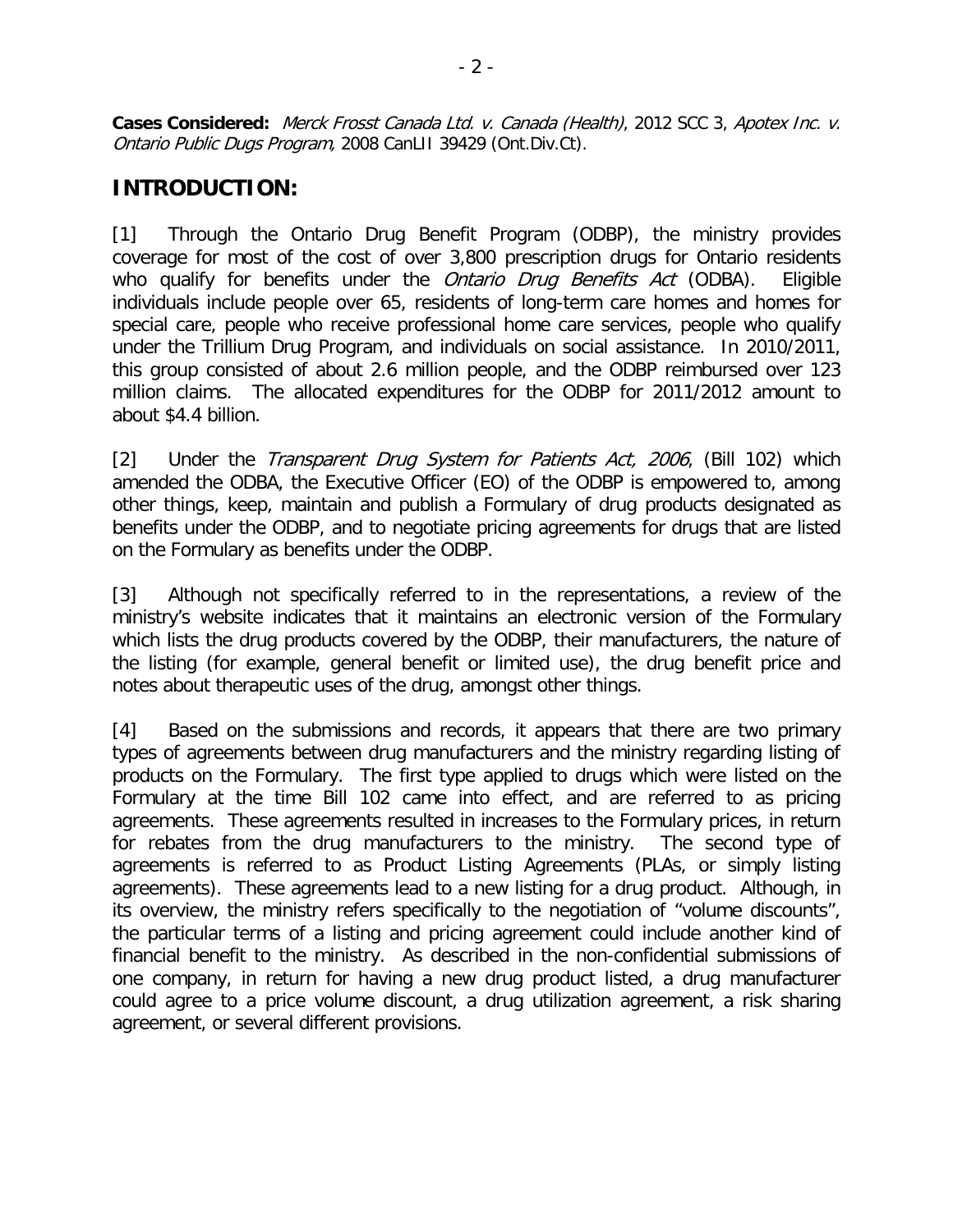[5] The records at issue in these appeals relate to the pricing and listing agreements described above. Some of them deal with both types of agreements; some only with listing agreements.

[6] The purpose of these agreements is to generate government cost-savings and to obtain value for money in respect of drug products that are listed as benefits under the ODBP. Pursuant to these agreements, the effective price paid by the ministry under the ODBP program is lower than the published Formulary price (the "drug benefit price"). The Formulary price reflects what a pharmacist would pay if purchasing the listed drug from the manufacturer, and the amount that the ministry reimburses the pharmacist for the cost of the drug. But the effective price to the ministry is reduced by virtue of payments made by manufacturers to the ministry for the drug, negotiated by the EO in listing and pricing agreements.

[7] In general, only drugs that are listed on publicly funded drug plan formularies, such as the ODB Formulary, are widely prescribed to patients, and manufacturers are thus willing to negotiate and enter into listing and pricing agreements with the EO, albeit on certain conditions.

#### **BACKGROUND OF THE APPEALS**

[8] Records created in connection with the ODBP have been the subject of a number of requests under the Act. In January of 2010, this office issued Orders PO-2863, PO-2864 and PO-2865 in which certain records or parts of records were found to be exempt from disclosure, and other information in the records at issue was ordered disclosed. Following from the orders, the ministry disclosed the records, in some cases pursuant to additional access decisions. Generally, the information disclosed related to drug products on the Formulary, identified those which were the subject of listing or conditional listing agreements, drug manufacturers that had entered into pricing agreements, the ministry's template agreements, and payments made by the manufacturers to the ministry.

[9] By notice of application to the Divisional Court dated March 26, 2010, an industry association (Canada's Research-based Pharmaceutical Companies, or "Rx&D") and numerous drug manufacturers initiated a judicial review of those orders.

[10] The requester in the appeals before me seeks access to the same information the ministry disclosed following Orders PO-2863, PO-2864 and PO-2865.

[11] Before issuing its decision on the request, the ministry notified a number of drug manufacturers whose interests may be affected, and provided them with an opportunity to make submissions on potential disclosure of the records. The ministry's decision, dated June 14, 2010, granted access in part to the records requested. The decision letter sent to the drug manufacturers stated, among other things: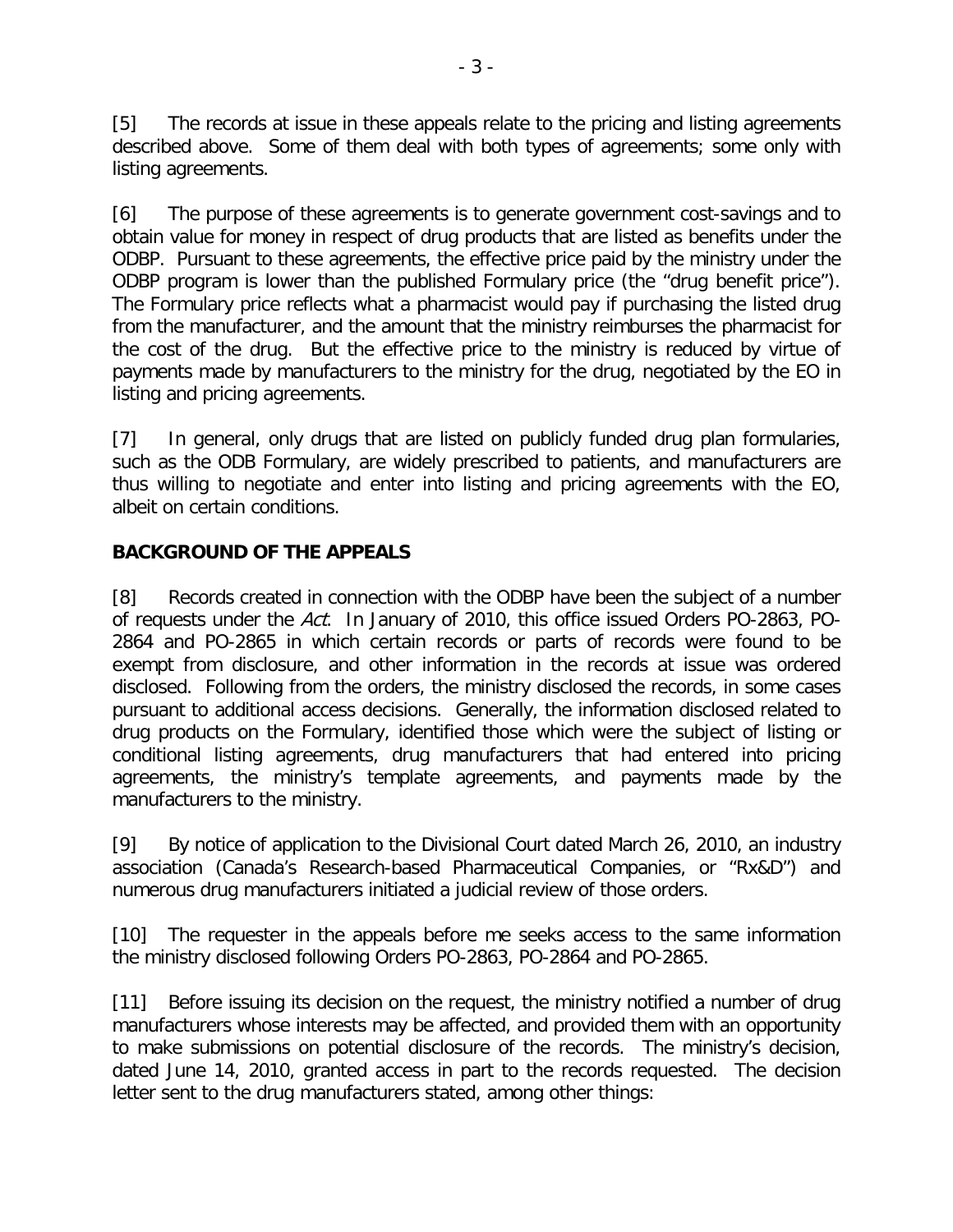Some information will be severed from the records under subsection 18(1)(c) and (d) (Economic and other interests of Ontario), in keeping with the Ministry's original decisions in respect of the records at issue. However, based on your representations, the Ministry will also be severing the records in part under subsection  $17(1)(a)$  and (c) of the Act (Third party proprietary information).

The information severed will be the same information and/or financially specific proprietary information which was severed in the access requests which led to Orders. The remaining information and records will be released.

While the Ministry has given careful and thorough consideration to your representations, it is the ministry's view that the subsection 17(1) exemption, as interpreted and applied by the IPC, does not apply to the records in their entirety; not all the information contained in the records are subject to this exemption.

[12] The ministry's decision denied access to some of the information ordered disclosed in the above-noted prior orders. Essentially, the ministry re-asserted the application of the section 18(1) exemption to portions of the records, despite the decision of the adjudicator that this exemption did not apply. The ministry also rejected some of the submissions made by the drug manufacturers about the application of the section 17(1) (third party information) exemption, deciding to disclose some information to which the drug manufacturers believe this exemption applies. The ministry's decision led to two types of appeals. The requester filed an appeal regarding the decision to deny access to some of the information ordered disclosed in the prior orders. Further, twenty-four affected parties filed third-party appeals over the decision to disclose some of the information. For ease of reference, the requester will be referred to in this order as "the appellant" and the affected parties as the drug manufacturers or companies.

#### **Processing of these Appeals**

[13] During mediation, certain issues were clarified or narrowed, and the ministry also issued a supplementary decision on March 11, 2011. It is unnecessary to describe these developments in detail. The appellant confirmed that he does not seek access to information found exempt in the three prior orders, or information severed under sections 13(1) (advice and recommendations) or 21(1) (personal privacy). At the conclusion of mediation, the records remaining at issue are as described below, under "RECORDS". As mediation did not resolve all issues, these appeals were transferred to the adjudication stage of the appeals process, in which an adjudicator conducts an inquiry.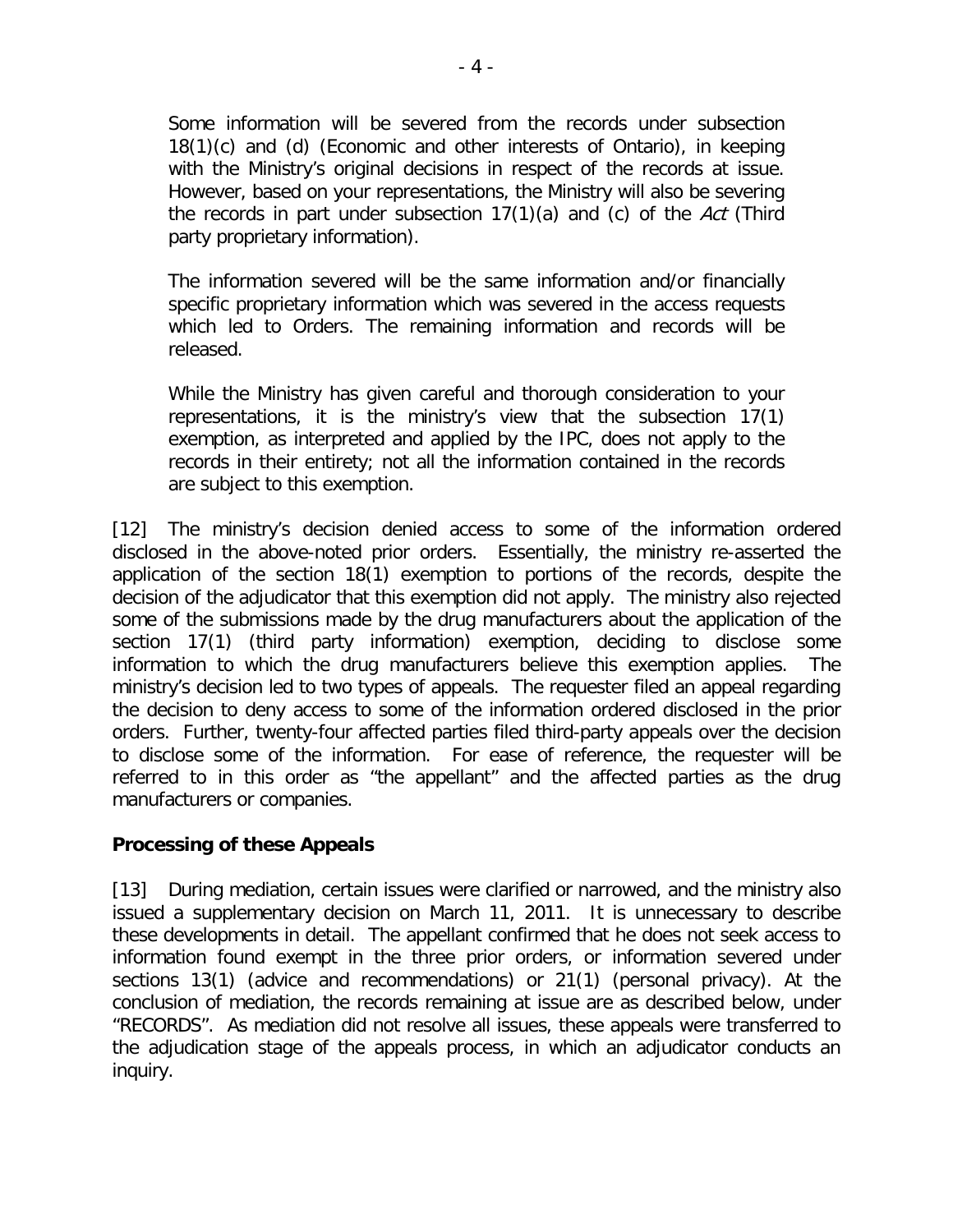[14] During the inquiry into these appeals, this office invited representations from the ministry, the drug manufacturers who appealed and from other drug manufacturers which may have an interest in the records. Twenty-eight companies submitted representations, as well as the ministry.

[15] It should be noted that during the course of these appeals, this office issued Order PO-3032, dealing with a request for access to the same type of records at issue in Order PO-2865. Both orders related to summaries of payments made by drug manufacturers to the ministry under the ODBP, with the former covering records from April 2008 to February 2010 and the latter covering records from October 2006 to April 2008. In Order PO-2865 (issued in January 2010), the adjudicator ordered disclosure of the payment amounts. In Order PO-3032 (issued in January 2012), dealing with similar information, the adjudicator found the payment amounts exempt from disclosure under sections 18(1)(c) and (d). In these appeals, therefore, the parties were specifically referred to Order PO-3032 and asked to consider the findings in that order in making their representations.

[16] After reviewing the material before me, I decided to seek further representations from the ministry in response to some of those from the drug manufacturers on the application of section 18(1), and the ministry provided additional representations.

[17] The non-confidential portions of the ministry's initial and additional representations were shared with the appellant, who was also provided with a summary of the drug manufacturers' representations. The appellant was invited to submit representations in response and has chosen not to.

[18] In this order I uphold the ministry's decision. In particular, I reach the following conclusions:

- The payment amounts ordered to be disclosed in Order PO-2865 are exempt under sections  $18(1)(c)$  and  $(d)$ ;
- Some information ordered disclosed in Order PO-2864 is exempt under sections  $18(c)$  and  $(d)$ ;
- The drug manufacturers are not entitled to raise and rely on sections 18(1)(c) and (d) with respect to information for which the ministry did not apply this exemption;
- The remaining information in the records is not exempt under sections  $17(1)(a)$ , (b) or (c); and
- The non-exempt information in the records is ordered disclosed.

[19] Additional findings on preliminary and other issues are set out in the discussion below.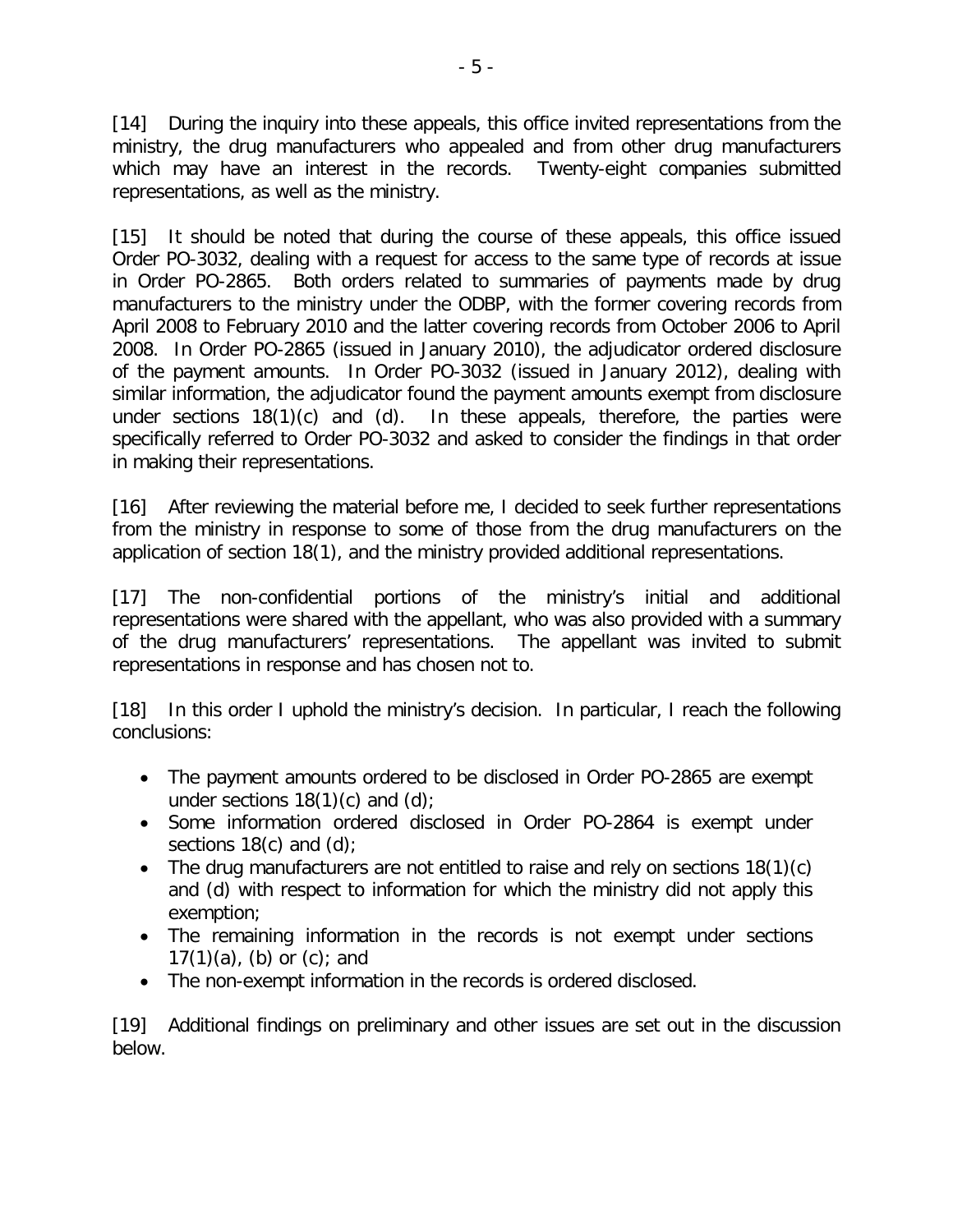# **RECORDS:**

[20] None of the following records remaining in dispute have been disclosed to the appellant. The "Release?" column in the charts below refers to the ministry's access decision(s).

# **From Order PO-2863:**

| <b>Description of Record</b>                                                                                  | Release?                                   | <b>Exemptions at issue</b>                                                 |
|---------------------------------------------------------------------------------------------------------------|--------------------------------------------|----------------------------------------------------------------------------|
| <b>Record 1 Template for</b><br>Pricing Agreement<br>(MOH Item $#1$ )                                         | In part                                    | Sections $17(1)(a)$ , (b) and (c).                                         |
| <b>Record 2</b><br>Template for Listing<br>Agreement<br>(MOH Item $#2$ )                                      | In part                                    | Sections $17(1)(a)$ , (b) and (c).                                         |
| Record 4<br><b>Summary Report</b><br>(MOH Item $#5a$ )                                                        | In part                                    | Sections $17(1)(a)$ , (b) and (c).                                         |
| Record 5<br>Deliverables Report (MOH<br>Item $#5b)$                                                           | In part                                    | Sections $17(1)(a)$ , (b) and (c).                                         |
| Clinical Listing Criteria (MOH<br>Item $#5c)$<br>Not addressed in Order since<br>the MOH disclosed it in full | with<br>Yes,<br>late<br>exemption<br>claim | Sections $17(1)(a)$ , (b) and (c) and $18(1)(c)$ and<br>(d) (raised late). |

# **From Order PO-2864:**

| <b>Description of Record</b>                                                                           | <b>Release?</b>                         | <b>Exemptions at issue</b>                                                 |
|--------------------------------------------------------------------------------------------------------|-----------------------------------------|----------------------------------------------------------------------------|
| Record 1<br><b>Summary Tracking Sheet</b>                                                              | Yes, with<br>late<br>exemption<br>claim | Sections $17(1)(a)$ , (b) and (c) and $18(1)(c)$ and<br>(d) (raised late). |
| Record 2<br>slide<br>from<br>Excerpt<br>presentation - Summary of<br><b>Current Listing Agreements</b> | In part                                 | Sections $17(1)(a)$ , (b) and (c) and $18(1)(c)$ and<br>(d).               |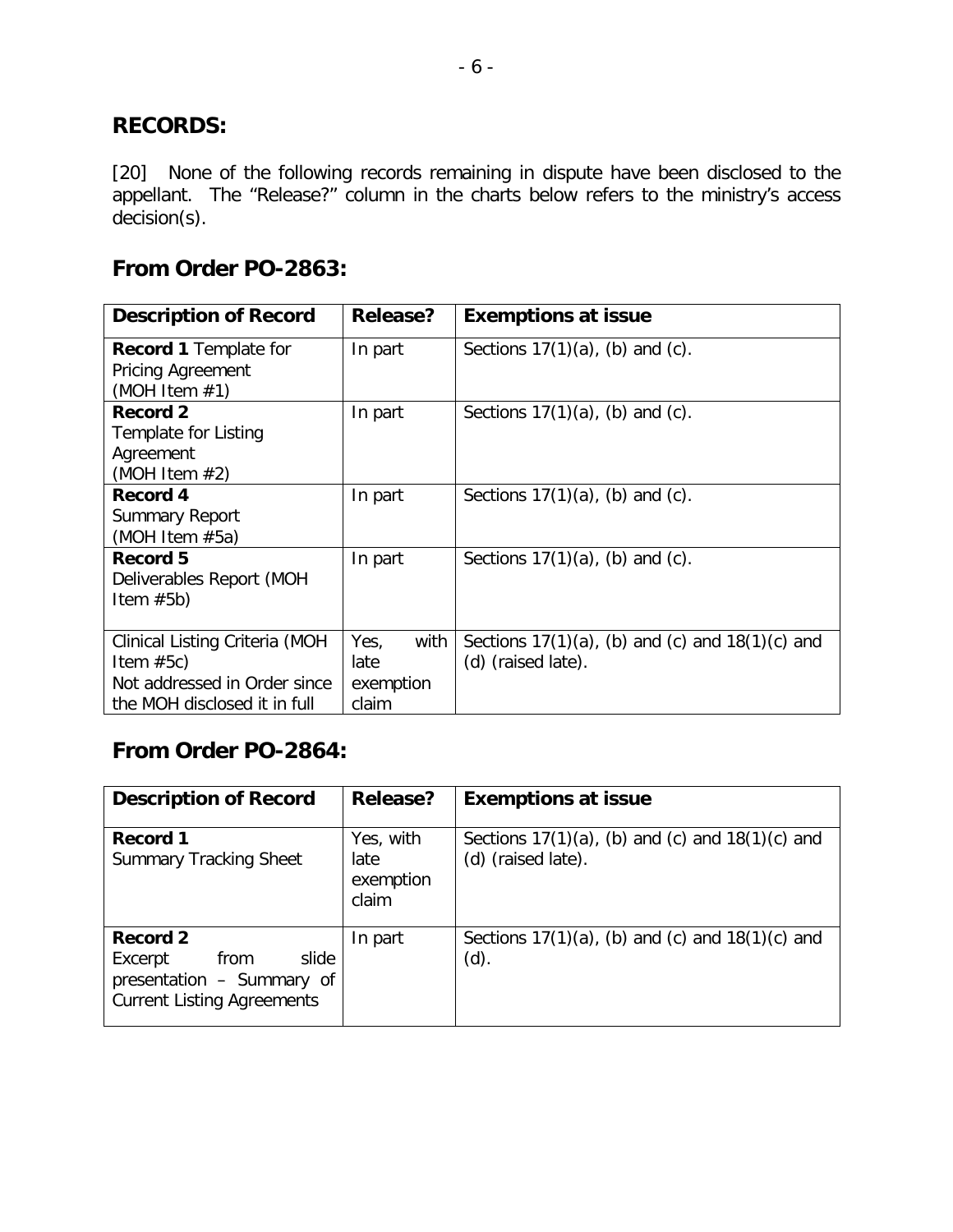| Record 3               |            | In part, with $\vert$ Sections 17(1)(a), (b) and (c) and 18(1)(c) and |
|------------------------|------------|-----------------------------------------------------------------------|
| Summary files by drug  | additional | (d) (raised late).                                                    |
| manufacturer - 49 sub- | late       |                                                                       |
| records related to 49  | exemption  |                                                                       |
| manufacturers          | claim      |                                                                       |
|                        |            |                                                                       |

# **From Order PO-2865:**

| <b>Description of Record</b>                                                                                                                                                                                                                                 | <b>Release?</b> | <b>Exemptions at issue</b>                                   |
|--------------------------------------------------------------------------------------------------------------------------------------------------------------------------------------------------------------------------------------------------------------|-----------------|--------------------------------------------------------------|
| Record 1<br>Computer<br>generated<br>printouts<br>summarizing<br>invoice dates, payment dates<br>and payment amounts for<br>individual<br>drug<br>manufacturers for the period<br>of October 1, 2006 to April<br>25, 2008 (Item 1.1-1.47<br>from MOH Index). | In part         | Sections $17(1)(a)$ , (b) and (c) and $18(1)(c)$ and<br>(d). |

# **PRELIMINARY AND PROCEDURAL ISSUES:**

#### **Request for Stay**

[21] In their representations, some of the drug manufacturers requested that these appeals be stayed or otherwise held in abeyance pending the outcome of the applications for judicial review of Orders PO-2863, PO-2864 and PO-2865. This argument was also made to the adjudicator in Order PO-3032 who denied the request based on the additional evidence that was placed before him following the disclosures made pursuant to Order PO-2865, which amounted to a change in circumstances.

[22] There is no doubt that the issues in these appeals and the issues before the adjudicator in Orders PO-2863, PO-2864, and PO-2865 overlap. As I have indicated, the appellant has based his request on the records disclosed as a result of those prior orders. The issues in the judicial review application therefore also overlap with those before me, although the extent of the overlap is not clear to me at this stage of those proceedings. The overlap does not in itself, however, lead me to conclude that I should delay my resolution of these appeals pending the court applications.

[23] In these appeals, the ministry relies to a great extent on evidence that was not before the adjudicator in Orders PO-2863, PO-2864 and PO-2865, to support its position on the section 18(1) exemption claim. In addition, this office has invited and received representations which were not before the other adjudicator.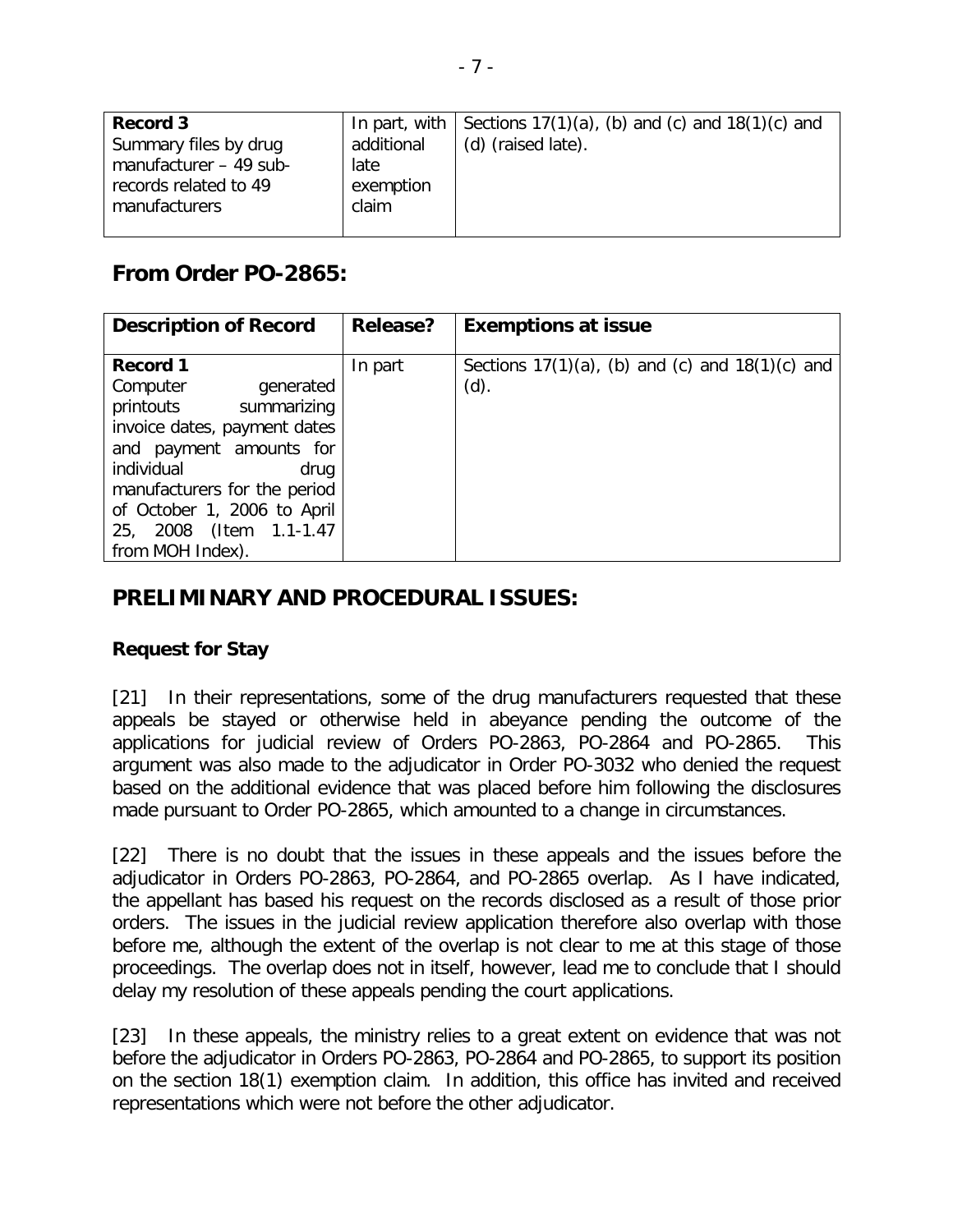[24] Further, although the court proceedings were commenced in the spring of 2010, they have not proceeded past an Amended Amended Notice of Application and my understanding is that the parties have, through counsel, agreed to hold them in abeyance pending these appeals.

[25] In sum, if I were convinced that the court proceedings were likely to squarely address and provide clear and timely guidance on the issues before me, I might be inclined to delay my order. However, this is not the case and I will therefore proceed with these appeals.

#### **Late application of sections 18(1)(c) and (d) exemption**

[26] In its initial representations, the ministry requests leave to raise an additional exemption that was not relied on in its June 2010 decision letter. Specifically, the ministry states that sections 18(1)(c) and (d) exempt certain information contained in Record 1 from Order PO-2864 ("Summary Tracking Sheet"). It states that the purpose of making this additional exemption claim is to ensure consistency with other exemptions claimed by the ministry as part of the present appeal(s) with regard to the other records considered in Order PO-2864 as well as with the position the ministry has taken with respect to this same record in relation to other access to information requests. The ministry made some confidential submissions in support of its position.

[27] In its second set of representations, the ministry submits that sections 18(1)(c) and (d) also apply to additional information in Record 3 from Order PO-2864 (a column heading) and information about a specific drug product in the Record "Conditional Listings – Clinical Conditions/Listing Criteria" (Listing Criteria) from Order PO-2863. It submits that its failure to raise these exemptions earlier was due to an inadvertent oversight, and that the harm to the ministry that would result from disclosure of the information outweighs any prejudice to the appellant resulting from the late raising of the section 18(1) exemptions.

[28] As indicated, the appellant provided no representations in these appeals and so has not responded to this issue.

[29] The Code of Procedure (the Code) provides basic procedural quidelines for parties involved in appeals before this office. Section 11 of the Code addresses circumstances where institutions seek to raise new discretionary exemption claims during an appeal. Section 11.01 states:

In an appeal from an access decision, excluding an appeal arising from a deemed refusal, an institution may make a new discretionary exemption claim only within 35 days after the institution is notified of the appeal. A new discretionary exemption claim made within this period shall be contained in a new written decision sent to the parties and the IPC. If the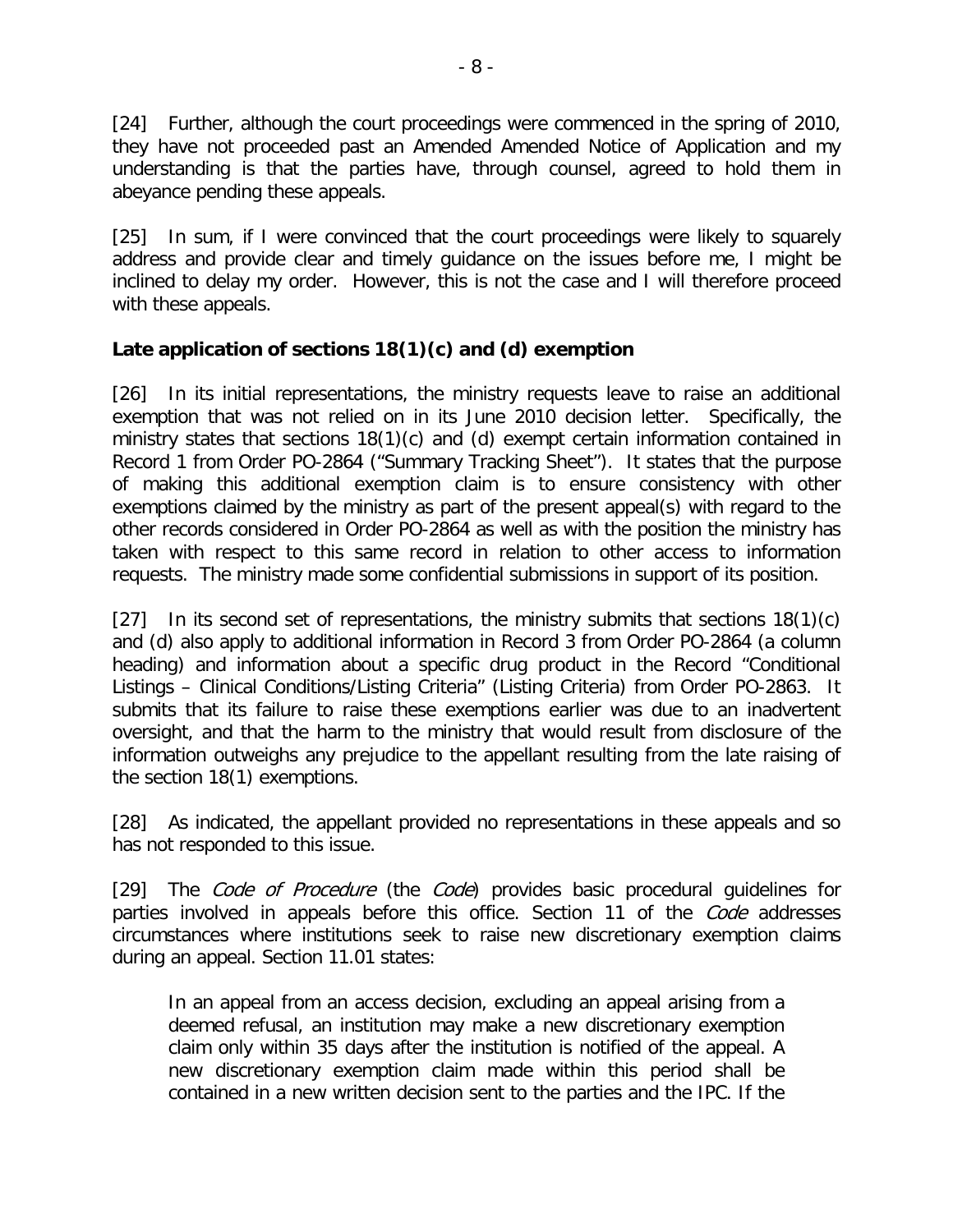appeal proceeds to the Adjudication stage, the Adjudicator may decide not to consider a new discretionary exemption claim made after the 35-day period.

[30] The purpose of this rule is to provide a window of opportunity for institutions to raise new discretionary exemptions without compromising the integrity of the appeal process. In determining whether to allow an institution to claim a new discretionary exemption claim outside the 35-day period, the adjudicator must also balance the relative prejudice to the ministry and to the appellant (Order PO-1832). The specific circumstances of each appeal must be considered individually in determining whether discretionary exemptions can be raised after the 35-day period (Orders PO-2113 and PO-2331).

[31] In the circumstances before me, I will allow the ministry to rely on the new exemption claim. Although the claim was raised beyond the 35-day period referred to in the *Code*, the appellant has not directed me to any prejudice that would result from permitting it to be made at this stage. In reviewing the records at issue, I also note that the adjudicator in Order PO-2864 upheld the application of the section 18(1) exemption to the same or similar information and I accept that the ministry would be prejudiced by not being able to rely on the exemption with respect to the information at issue in these appeals.

#### **Request that an additional party be notified**

[32] One of the drug manufacturers requested that this office notify Rx&D, the industry association, of these appeals, and invite it to make representations on the issues. This office found it unnecessary to do so. Members of this association were directly notified as their interests are potentially affected by the issues in the appeals. Any of these members could have invited the association to intervene if they wished it to provide separate representations. The position of the drug manufacturers on the issues is fully and capably expressed through their own submissions and I see no reason to seek additional submissions from the association.

#### **Responsiveness of a portion of a record**

[33] One of the drug manufacturers submits that a portion of Record 1 from Order PO-2864, on the second page, is not responsive to the request. In Order PO-2864, the ministry took the position that the same portion of this Record was not responsive to the request, a position that the adjudicator rejected. Subsequently, the ministry issued an access decision granting access to that portion. As noted, this request seeks access to records that were disclosed as a result of the requests and determinations in Orders PO-2863, PO-2864 and PO-2865. In the circumstances, I find that this portion of Record 1 is encompassed by the request and is thus responsive.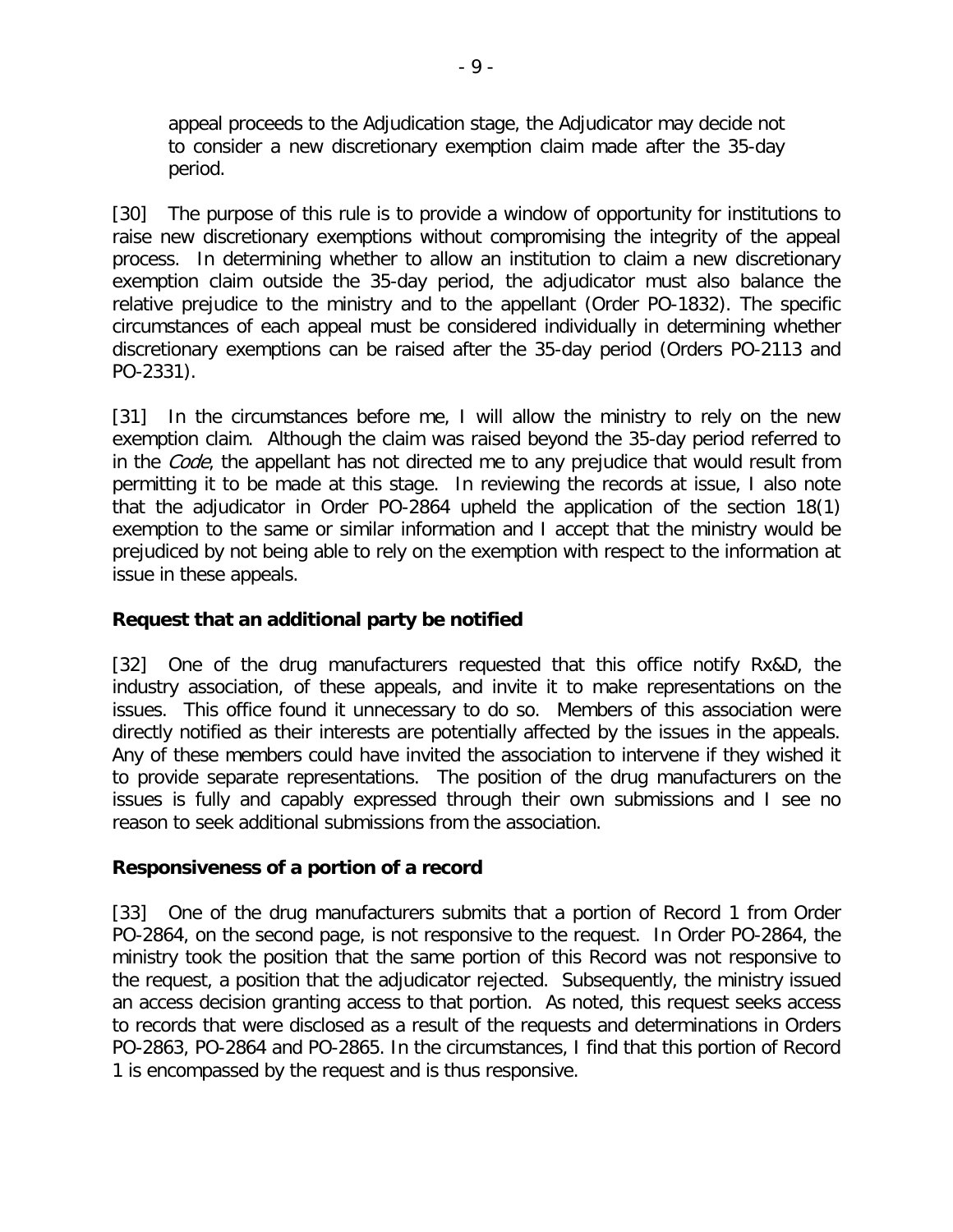# **ISSUES:**

- A. Do the discretionary exemptions relating to "economic and other interests" found in sections 18(1)(c) and (d) apply?
- B. Should the ministry's exercise of discretion to deny access under sections 18(1)(c) and (d) be upheld?
- C. Do the mandatory exemptions in sections  $17(1)(a)$ , (b) and (c) apply?

# **DISCUSSION:**

- **A. Do the discretionary exemptions relating to "economic and other interests" found in sections 18(1)(c) and (d) apply?**
- [34] Sections  $18(1)(c)$  and (d) state:

A head may refuse to disclose a record that contains,

(c) information where the disclosure could reasonably be expected to prejudice the economic interests of an institution or the competitive position of an institution;

(d) information where the disclosure could reasonably be expected to be injurious to the financial interests of the Government of Ontario or the ability of the Government of Ontario to manage the economy of Ontario;

[35] The purpose of section 18 is to protect certain economic interests of institutions. The report titled Public Government for Private People: The Report of the Commission on Freedom of Information and Individual Privacy 1980, vol. 2[2] (the Williams Commission Report) provided the rationale for including a "valuable government information" exemption in the Act:

In our view, the commercially valuable information of institutions such as this should be exempt from the general rule of public access to the same extent that similar information of non-governmental organizations is protected under the statute . . .

[36] The purpose of section  $18(1)(c)$  is to protect the ability of institutions to earn money in the marketplace. This exemption recognizes that institutions sometimes have economic interests and compete for business with other public or private sector entities, and it provides discretion to refuse disclosure of information on the basis of a reasonable expectation of prejudice to these economic interests or competitive positions: Orders P-1190 and MO-2233.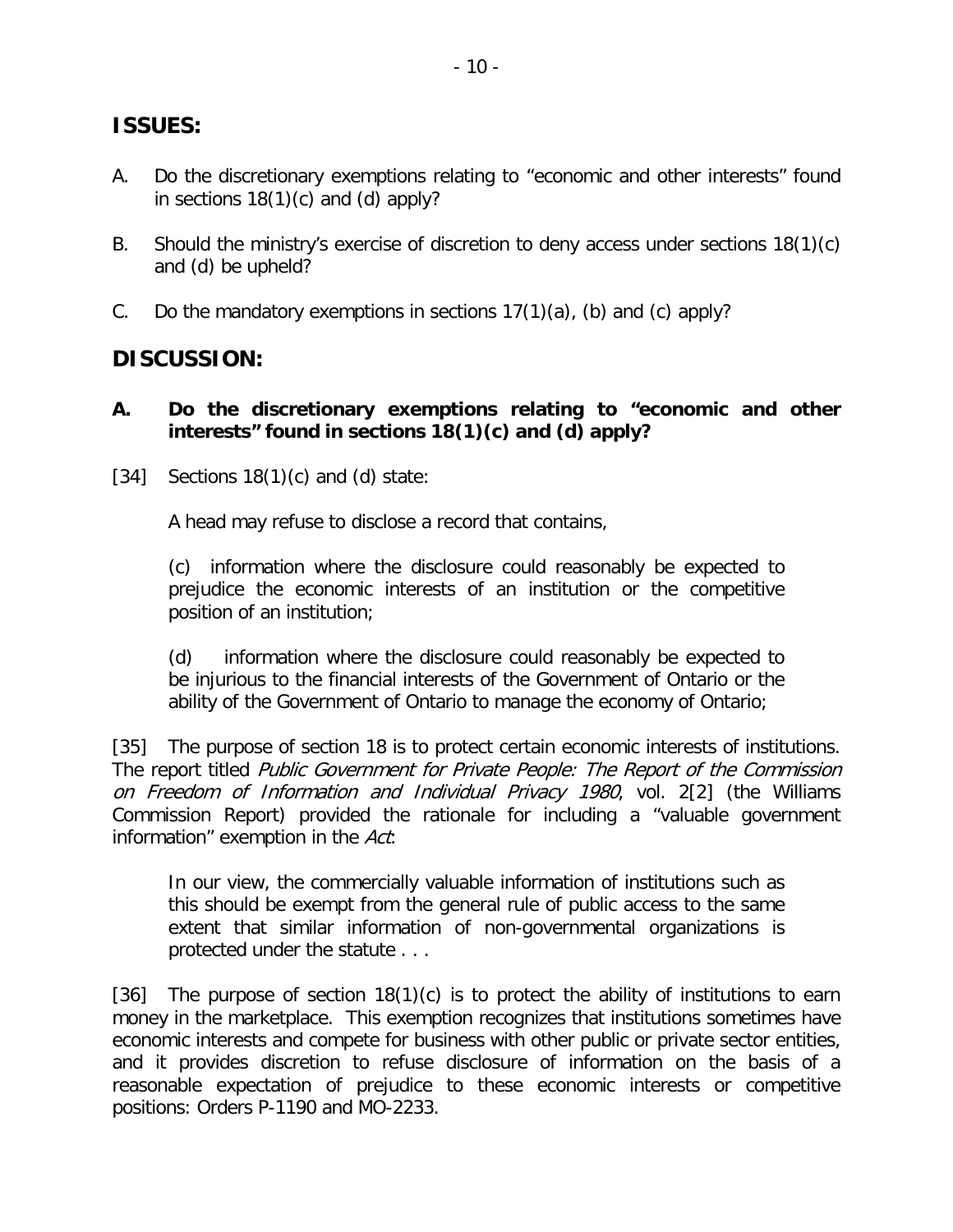[37] Given that one of the harms sought to be avoided by section 18(1)(d) is injury to the "ability of the Government of Ontario to manage the economy of Ontario," section 18(1)(d), in particular, is intended to protect the broader economic interests of Ontarians.<sup>[1](#page-10-0)</sup>

[38] For sections 18(1)(c) or (d) to apply, the institution must demonstrate that disclosure of the record "could reasonably be expected to" lead to the specified result. To meet this test, the institution must provide "detailed and convincing" evidence to establish a "reasonable expectation of harm". Evidence amounting to speculation of possible harm is not sufficient.<sup>[2](#page-10-1)</sup>

[39] The need for public accountability in the expenditure of public funds is an important reason behind the need for "detailed and convincing" evidence to support the harms outlined in section 18. Parties should not assume that harms under section 18 are self-evident or can be substantiated by submissions that repeat the words of the Act. $3$ 

# Can the drug manufacturers rely on the section 18(1) exemption?

[40] At the outset, I will deal with the issue of whether the drug manufacturers can rely on the section 18(1) exemption with respect to information for which the ministry did not make such a claim.

[41] Although they do not take a consistent position, some of the drug manufacturers submit that I should apply the section 18(1) exemption more broadly than it has been applied by the ministry, in order to achieve a "rational and coherent result." They submit, among other things, that this office has accepted in prior appeals that disclosure of information that would reveal the volume discount for a particular drug, as well as the other financial and value for money conditions a manufacturer has agreed to give to the ministry, could reasonably be expected to lead to the harms contemplated in sections 18(1)(c) and (d). Therefore, it is submitted, if some of the information in these appeals will disclose the volume discount and other terms and conditions offered to the ministry for a specific drug product, that information should be exempt under section 18(1)(c) and (d) even if the ministry has not claimed the application of the exemption to that information.

<span id="page-10-0"></span><sup>&</sup>lt;sup>1</sup> Order P-1398 upheld on judicial review in *Ontario (Ministry of Finance) v. Ontario (Information and* Privacy Commissioner), [1999 CanLII 1104 \(ON CA\),](http://canlii.org/en/on/onca/doc/1999/1999canlii1104/1999canlii1104.html) [1999] 118 O.A.C. 108, [1999] O.J. No. 484 (C.A.), leave to appeal to Supreme Court of Canada refused (January 20, 2000), Doc. 27191 (S.C.C.).

<span id="page-10-1"></span><sup>&</sup>lt;sup>2</sup> Ontario (Workers' Compensation Board) v. Ontario (Assistant Information and Privacy Commissioner) (1998), 41 O.R. (3d) 464 (C.A.).

<span id="page-10-2"></span> $3$  Orders MO-1947 and MO-2363.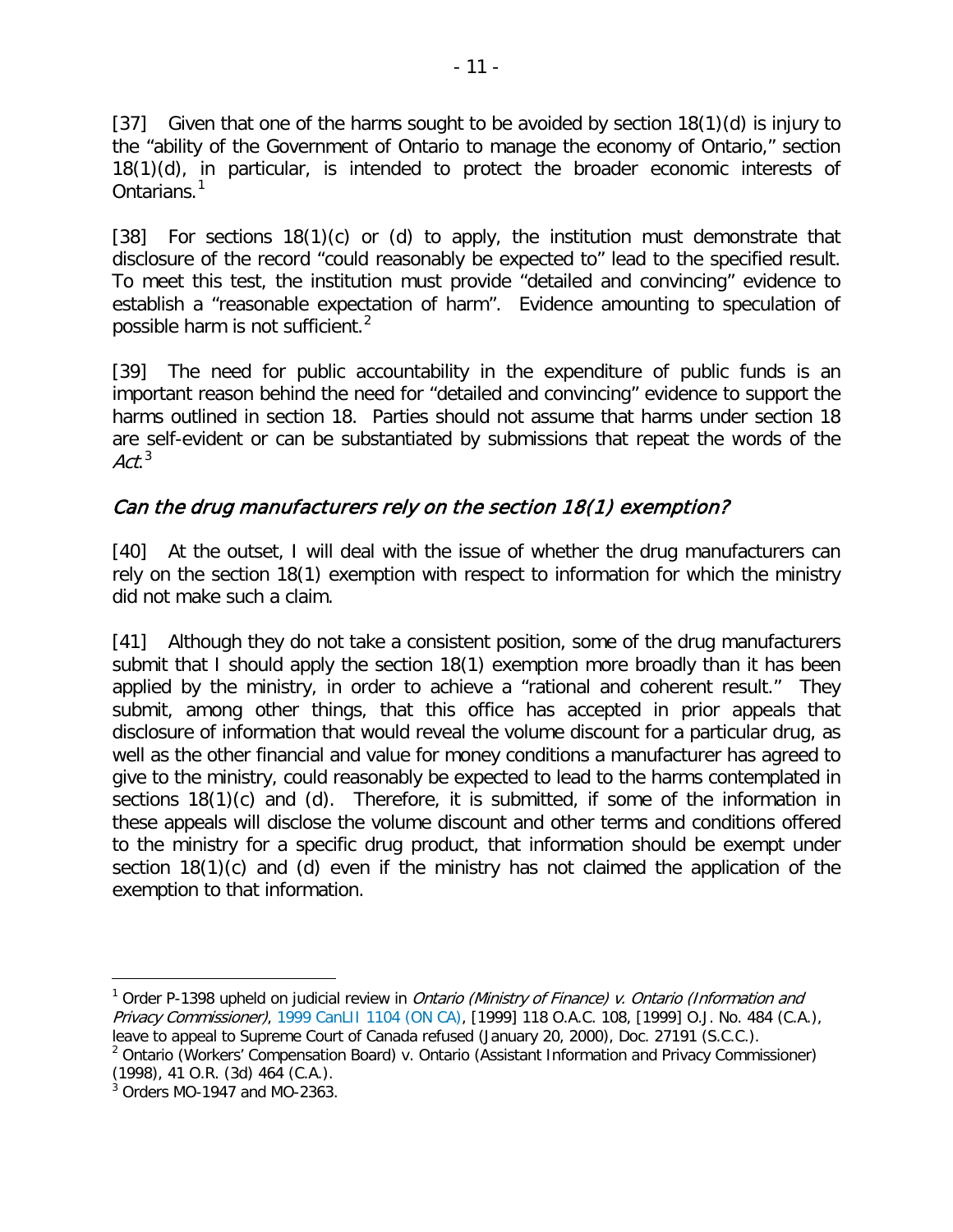[42] Order PO-3032 also dealt with similar submissions by drug manufacturers about the application of the section 18(1) exemption beyond the position taken by the ministry. In paragraphs 29 to 32 of that order, the adjudicator stated:

As explained above, the purpose of the section 18 exemptions, broadly stated, is to protect the economic interests of institutions. In this case, it is evident that the ministry took a different view than the drug manufacturers who provided representations on this issue, of the extent to which disclosure of information in the records could reasonably be expected to damage its economic interests.

In my view, this is a decision the ministry is entitled to make. As outlined below, the ministry clearly took the views of drug manufacturers into account in its decision to claim sections 18(1)(c) and (d) for the payment amounts.

Given the purposes of these exemptions, to protect the government's ability to compete in the marketplace and to protect the broader economic interests of Ontarians, it would only very rarely be appropriate to support a claim for these exemptions by a private party, whose arguments are directed at protecting their own interests, and not those of the government or the public.

In my view, the circumstances of this appeal do not constitute one of these rare exceptions. The position taken by the drug manufacturers in these appeals is fundamentally concerned with protecting their own interests. Any perceived overlap with the interests of the government or the public arises from arguments that the drug manufacturers' interests would be damaged by disclosure, and that this would have a spill-over effect that could reasonably be expected to be prejudicial to the interests of the government or the public.

[43] I also find that the present circumstances are not a rare exception that would justify the application of the sections 18(1)(c) and (d) exemptions in the manner suggested by the drug manufacturers. The ministry has had the opportunity to consider the views of the drug manufacturers on disclosure of the information, and has apparently concluded that not all of the potential disclosures would result in harm to Ontario's economic or financial interests.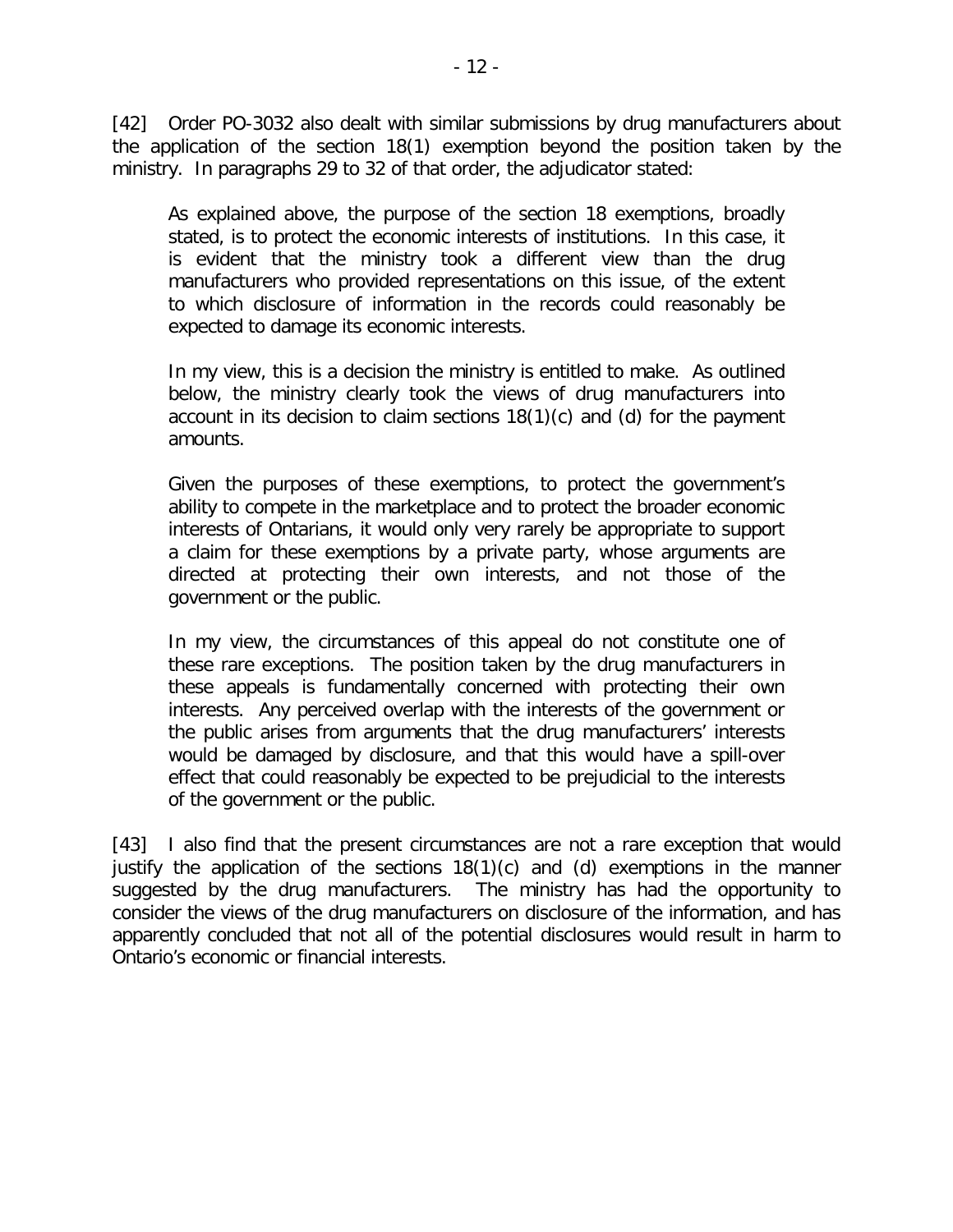[44] These exemptions are harm-based, and the ministry is in the best position to judge whether the harms described in those provisions could reasonably result from disclosure of the disputed information. It has the discretion to decide that the risk of harm to the province's interests is insufficient to justify applying the exemptions. Indeed, as the exemption is discretionary, the ministry may also choose not to rely on the exemption even in the face of harm.

[45] In this appeal, because of the factual assertions being made by some manufacturers about the degree to which the information in dispute could reveal other information to which the ministry decided to apply section 18(1), I decided to provide the ministry with an additional opportunity to consider the drug manufacturers' views on the application of section 18(1), and provided it with the submissions of several of these companies. For most of this information<sup>[4](#page-12-0)</sup>, the ministry confirmed its position not to apply the section 18(1) exemption. From this I infer that it does not agree with the assertions made by these companies about the degree to which the information at issue reveals other information protected by section 18(1).

[46] In the circumstances, as I have indicated, the ministry is entitled to make the decision not to apply the section 18(1) to some information, and I will not consider this exemption in relation to this additional information.

[47] The following discussion relates to information in the records to which the appellant seeks access, and to which the ministry has applied the section 18(1)(c) and (d) exemptions.

## Do sections  $18(1)(c)$  and (d) apply to exempt the information withheld by the ministry?

[48] The appellant is not pursuing access to any portions of the records that were found exempt from disclosure in Orders PO-2863, PO-2864 and PO-2865.

[49] In response to the current request, the ministry has decided to withhold some information that had been previously ordered disclosed through those orders. The information to which the ministry has applied sections 18(1)(c) and (d) and which the appellant seeks in these appeals, is:

- Portions of Record 1 from Order PO-2864 (Summary Tracking Sheet), for which I have permitted the ministry to make a late exemption claim;
- Portions of Record 2 from Order PO-2864 (Summary of Current Listing Agreements);
- Portions of Record 1 from PO-2865 (payment information).

<span id="page-12-0"></span><sup>&</sup>lt;sup>4</sup> See discussion of its additional representations above at para. 27.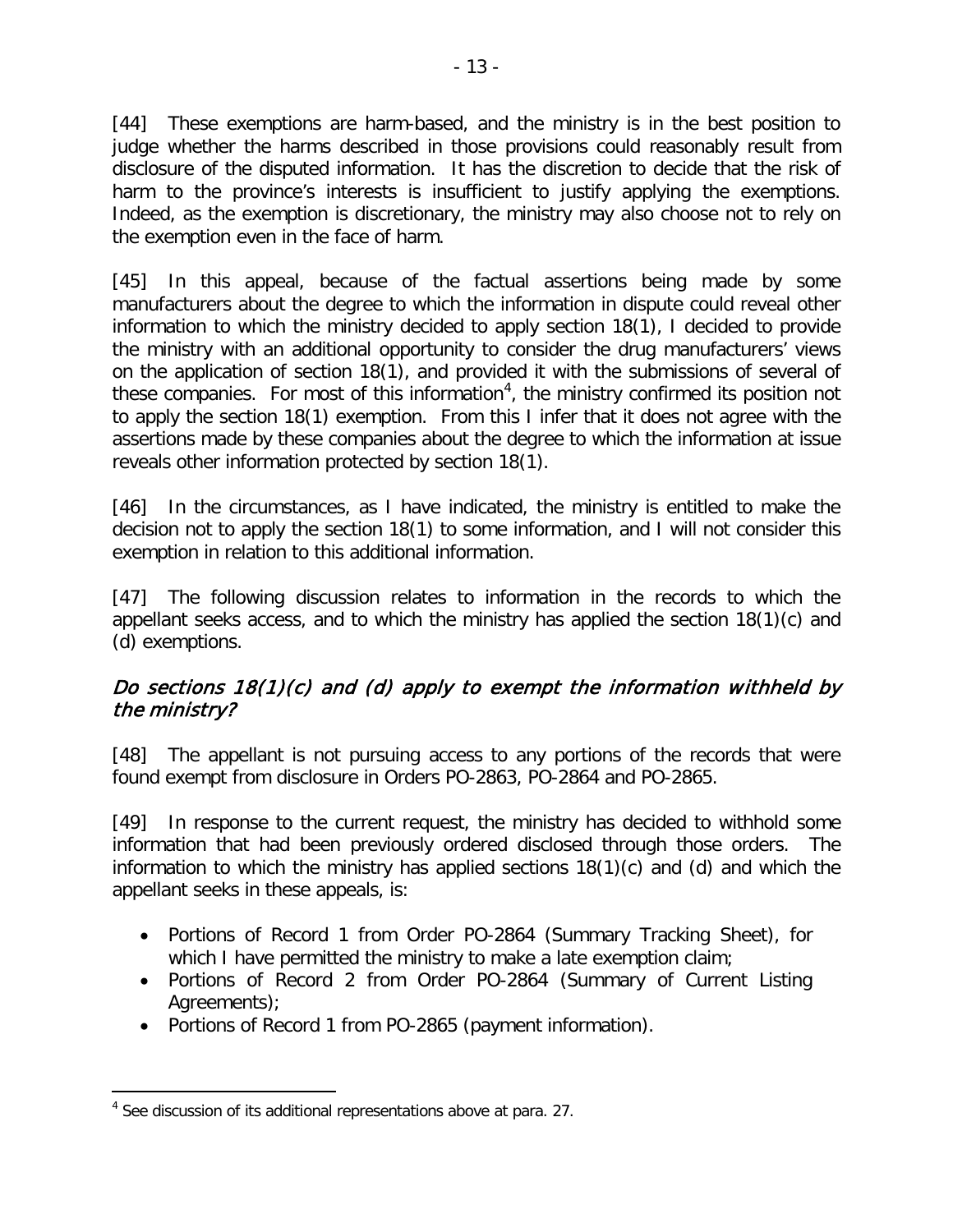[50] As indicated above, in its additional set of submissions, the ministry also seeks to apply section 18(1)(c) and (d) to an additional portion of Record 3 from Order PO-2864 and a portion of the Listing Criteria Record.

[51] With respect to Records 1 and 2 from Order PO-2864, the ministry submits that the severed information reveals the type of agreements negotiated for each of the drug manufacturers listed. Although all of the entries in Record 2 are known to be listing or pricing agreements with particular manufacturers, the severed descriptor in the third column would reveal the particular type of cost benefit arrangement the ministry was able to negotiate for the named drug with the specified manufacturer, thereby disclosing key components of the relevant agreements. This would amount to disclosure of the nature of important negotiated contractual terms, which both parties to the agreements regard as sensitive and highly confidential.

[52] The ministry submits that to the extent that the prior orders dealt with the information at issue, the

…findings and factual conclusions…are no longer sustainable and should be reexamined in light of the drug industry's uniform and severe reaction to, as well as the media's analysis of, the impact of the Ministry's disclosure of quarterly volume discount payment information pursuant to Order PO-2865, as well as to the reasoning adopted subsequently by Senior Adjudicator Higgins in the more recent Order PO-3032.

[53] More generally, the ministry submits that the conclusions in PO-2864 should be reevaluated in light of the evidence put forward by the ministry and the drug manufacturers regarding the importance of safeguarding confidential negotiated information in relation to their agreements.

[54] With its representations, the ministry submitted a memo from the EO describing the background context of these appeals, the negotiations between the ministry and the drug manufacturers and the impact of disclosure of the records at issue on the economic interests of the ministry and Ontario.

[55] The EO states that she negotiates a unique pricing agreement with each manufacturer. The discount provided to the ministry by a given manufacturer under the terms of its pricing agreement is strictly confidential, even amongst manufacturers; each manufacturer knows only the terms of its own volume discount pricing arrangement. The EO states that the volume discount and pricing information contained in these agreements is considered by manufacturers to be confidential and proprietary commercial information, and that they have been consistently unwilling to enter into such agreements in the absence of an express assurance of strict confidentiality. Accordingly, each agreement contains a reciprocal contractual requirement to hold the details of each agreement in confidence, as well as a provision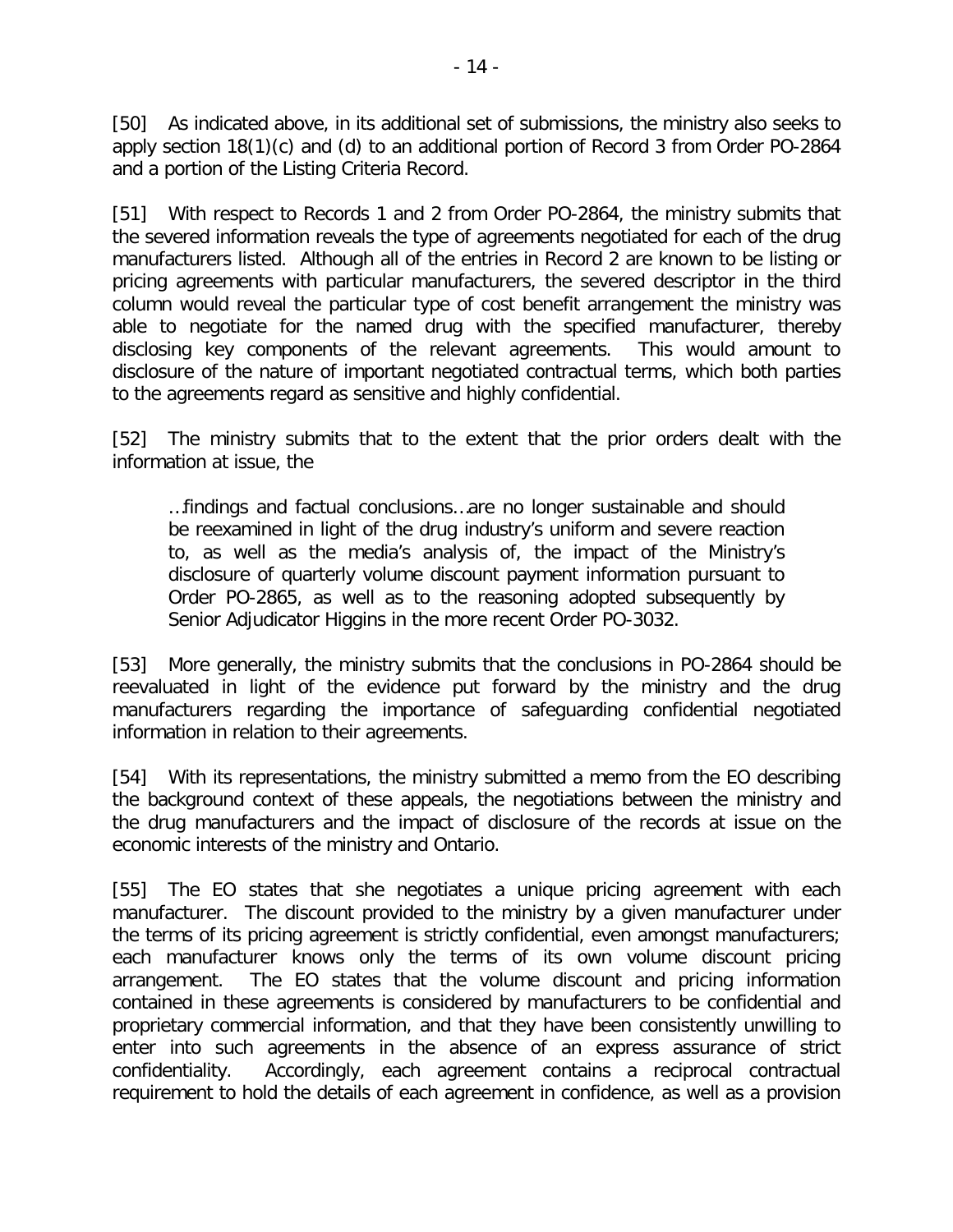under which the ministry acknowledges and agrees that the manufacturer's pricing information was supplied in confidence, and that its disclosure would reasonably be expected to result in competitive or commercial harm to the manufacturer.

[56] The ministry's intention to treat this information as confidential is reflected in O. Reg. 201/96 (the Regulation) which prescribes the limited information about pricing agreements that may be considered "public", specifically, (1) information about the name of the manufacturer, (2) the subject matter of the agreement, and (3) the fact of entering into the agreement. The EO refers to the Ontario Divisional Court decision in Apotex Inc. v. Ontario Public Dugs Program<sup>[5](#page-14-0)</sup> which interprets "subject matter" as used in this Regulation.

[57] With respect to the impact of disclosure on economic and other provincial interests, the EO states that a significant percentage of Ontario's provincial health care costs are spent on drugs, making drug spending the ministry's highest health care cost after hospital services. She states that the reform of the public drug system has led to over \$1.5 billion in cost-savings to the province since 2006. Negotiated pricing agreements contributed significantly to these savings. Further, she states, pricing agreements also provide the government with budgetary certainty. Obtaining volume discounts through enforceable and stable pricing agreements is a measure that has helped the ministry and the province achieve certainty with respect to significant budget expenditures.

[58] The EO states that the negotiations and agreements with drug manufacturers would not be possible if they were not given a promise of strict confidentiality in respect of the terms of the agreements and particular the pricing provisions that reflect or reveal volume discount information.

[59] The EO states that the disclosures as a result of Orders PO-2863, PO-2864 and PO-2865 have resulted in manufacturers becoming more reluctant to enter into pricing negotiations. She states that disclosure has prejudiced the ministry's ability to secure savings and ensure price stability through the negotiated agreements and that, in her view, the ministry will not be able to obtain the lowest possible prices for drugs because manufacturers may either refuse to enter into negotiations altogether, or be less willing to offer significant volume discounts.

[60] The EO states that following the disclosures, drug manufacturers have stated in their negotiations that, due to their concerns about the potential disclosure of volume discount information, they are no longer able to provide Ontario with the same price reduction level they had agreed to in previous agreements. Further, she states that since early 2010, drug manufacturers have been submitting product listing proposals that are not directly related to price in an effort to try and bypass having any sensitive

<span id="page-14-0"></span> $\overline{a}$ <sup>5</sup> 2008 CanLII 39429.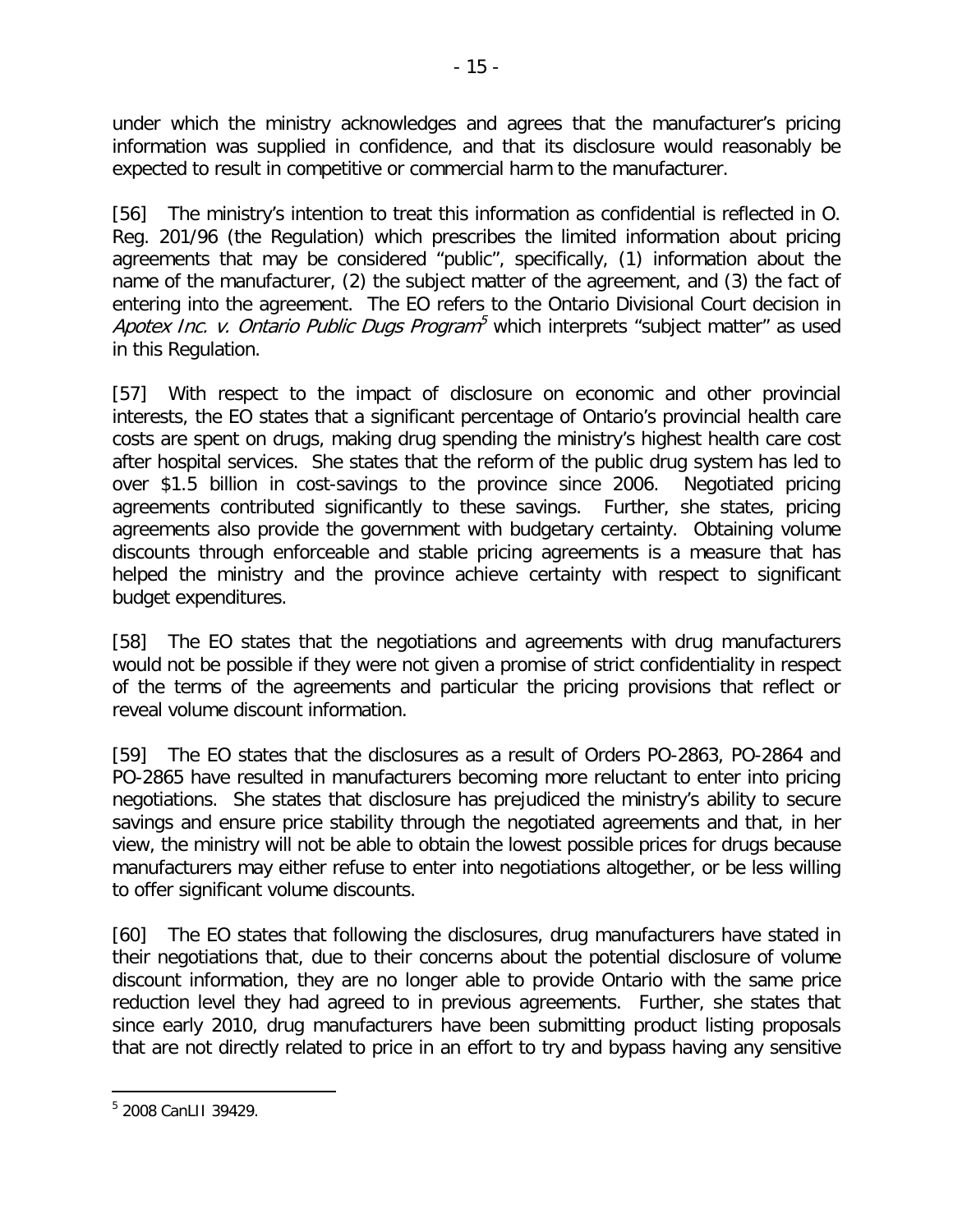financial information disclosed through an access request. When this has occurred, it has resulted in product listing agreements becoming more difficult to manage. A price may be proposed with changes to the price in the future, putting more risk on the ministry in making funding decisions.

[61] The EO states that if Ontario is required to disclose confidential information regarding volume discount payment amounts that are derived from pricing agreements, as well as the nature of benefits and specific contractual terms agreed to, this province would be the only jurisdiction in Canada required to do so. The rise in ODBP costs that would inevitably result from a decision ordering the disclosure of sensitive pricing information will have a prejudicial impact on the cost of health care in Ontario and the provincial economy at large. Further it will delay and may, in some cases, even prevent access to funding drug therapies under the ODBP, thereby prejudicing patients.

[62] With respect to the information severed from Record 1 of Order PO-2864 (the subject of a late exemption claim), the ministry provided confidential representations. Although I am unable to describe those representations in detail, the ministry's position is that disclosure of this information would reveal to a knowledgeable individual that an agreement conferred a particular type of benefit on the ministry. The ministry states that disclosure of this information would allow knowledgeable individuals to estimate actual price rebates on a per product basis when coupled with other publicly available sources of information.

[63] In its additional set of representations, the ministry addresses the application of sections 18(1)(c) and (d) to portions of Record 3 from Order PO-2864 and the Listing Criteria Record. It submits that the information in Record 3 would allow for the calculation of volume discounts/rebates and relies on its previous submissions about the effect of disclosure of such information on the economic/financial interests and competitive position of the province. With respect to the Listing Criteria Record, the ministry submits that although the information at issue is not volume discount/rebate information, it does describe a "value for money" consideration, disclosure of which would be tantamount to disclosure of volume discount/rebate information and as such, inconsistent with previous decisions. The ministry relies on the same arguments made above, about the impact of disclosure of this information on the economic and competitive interests of the province.

[64] The appellant provided no submissions in response to the above.

[65] As indicated above, a number of the drug manufacturers provided submissions on the application of sections 18(1)(c) and (d), both to information the ministry decided to exempt under these sections, and to additional information. They also provided extensive submissions on the application of section 17(1). I have found that these companies cannot raise the s. 18(1) exemption independently of the ministry. However, to the extent that their submissions on all issues support the ministry's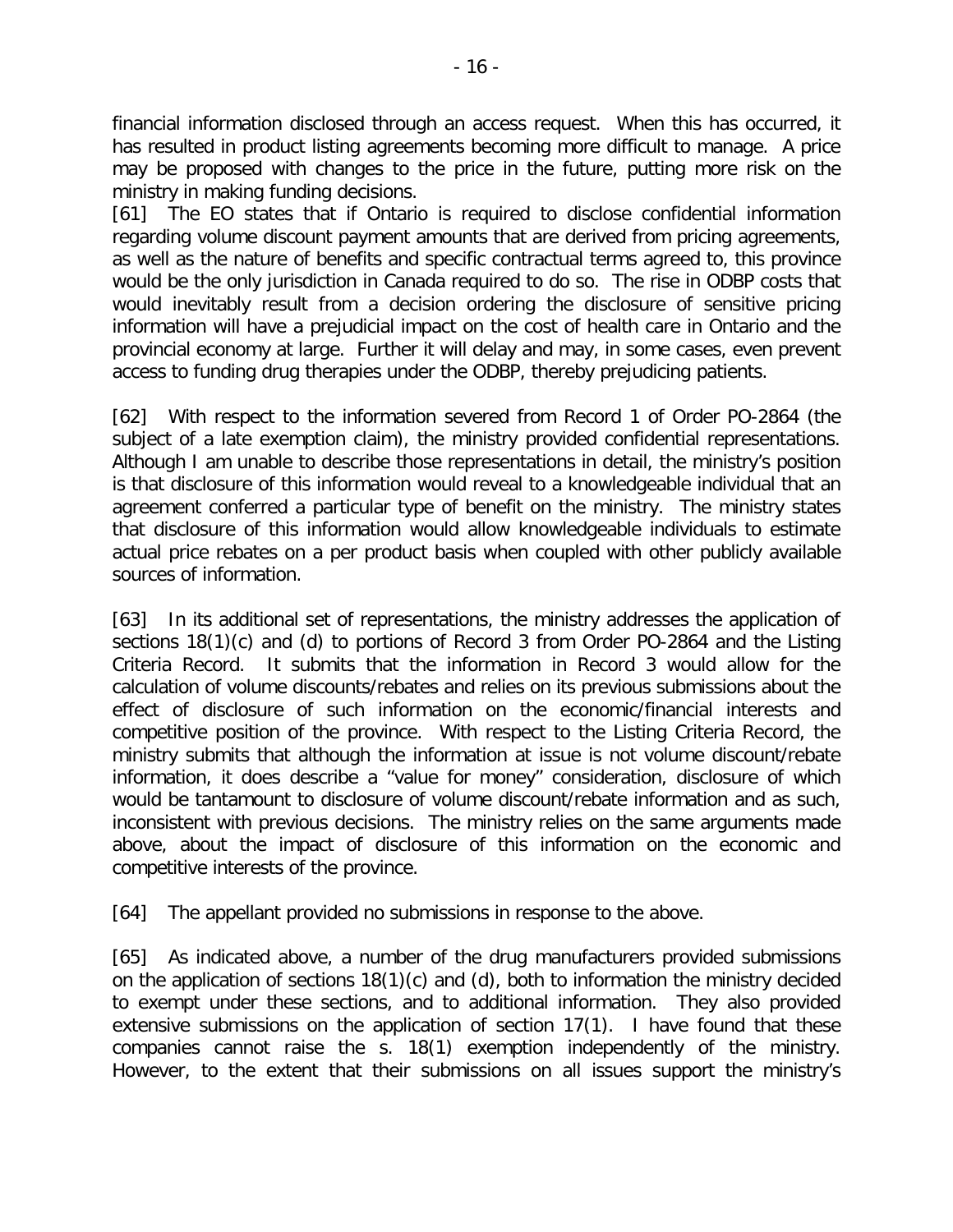assertions as to the impact of disclosure on the negotiations between these parties, those submissions are relevant and helpful to my assessment of this claim.

[66] As a group, the drug manufacturers reiterate the expectations of confidentiality surrounding their negotiations. They refer to the express confidentiality clauses in the agreements, as well as to the Regulation. Their submissions support those of the ministry on the manner in which negotiations are carried out, and the expectations of confidence each party holds.

[67] Several companies submit that Ontario represents only one market of many in which they sell their products, and one payer amongst many. Price referencing by other countries, it is submitted, means that pricing in any jurisdiction is a global issue. If the company's international interests are prejudiced by disclosure of pricing information in Ontario, it may no longer be able to enter into agreements with Ontario, either at all or for the same magnitude of discounts that it has thus far agreed to.

[68] They submitted that it is not a matter only of whether or not manufacturers will be willing to enter into agreements with Ontario, but also whether they will be willing to negotiate the same significant discounts they have thus far been willing to provide. Knowing that competitors and other private and public payers would use the information disclosed as a "baseline" from which to undercut the company or from which to negotiate greater discounts, the company will not be able to supply the information necessary to negotiate such a low baseline. One company refers to evidence that the existence of these agreements pursuant to Bill 102 have in fact reduced Ontario's overall expenditure on drugs.

# Decision

## Record 1 from Order PO-2864

[69] As noted above, in response to this request, the ministry initially decided to disclose Record 1 from Order PO-2864 in its entirety. In its representations, however, it takes the position that certain specific information in this record is exempt under section 18(1), and I have permitted it to raise this claim.

[70] On my review of the material and submissions before me, I find that this information is covered by the section 18(1) exemption. The information reveals a specific financial term of the agreements between the ministry and drug manufacturers. The same information is also found in Record 3 from Order PO-2864, and in that order, it was found exempt from disclosure. In arriving at this finding the adjudicator stated, with respect to this and other information from the record:

Based upon my review of the information at issue in Record 3, I find that the disclosure of the information at issue in this record would reveal or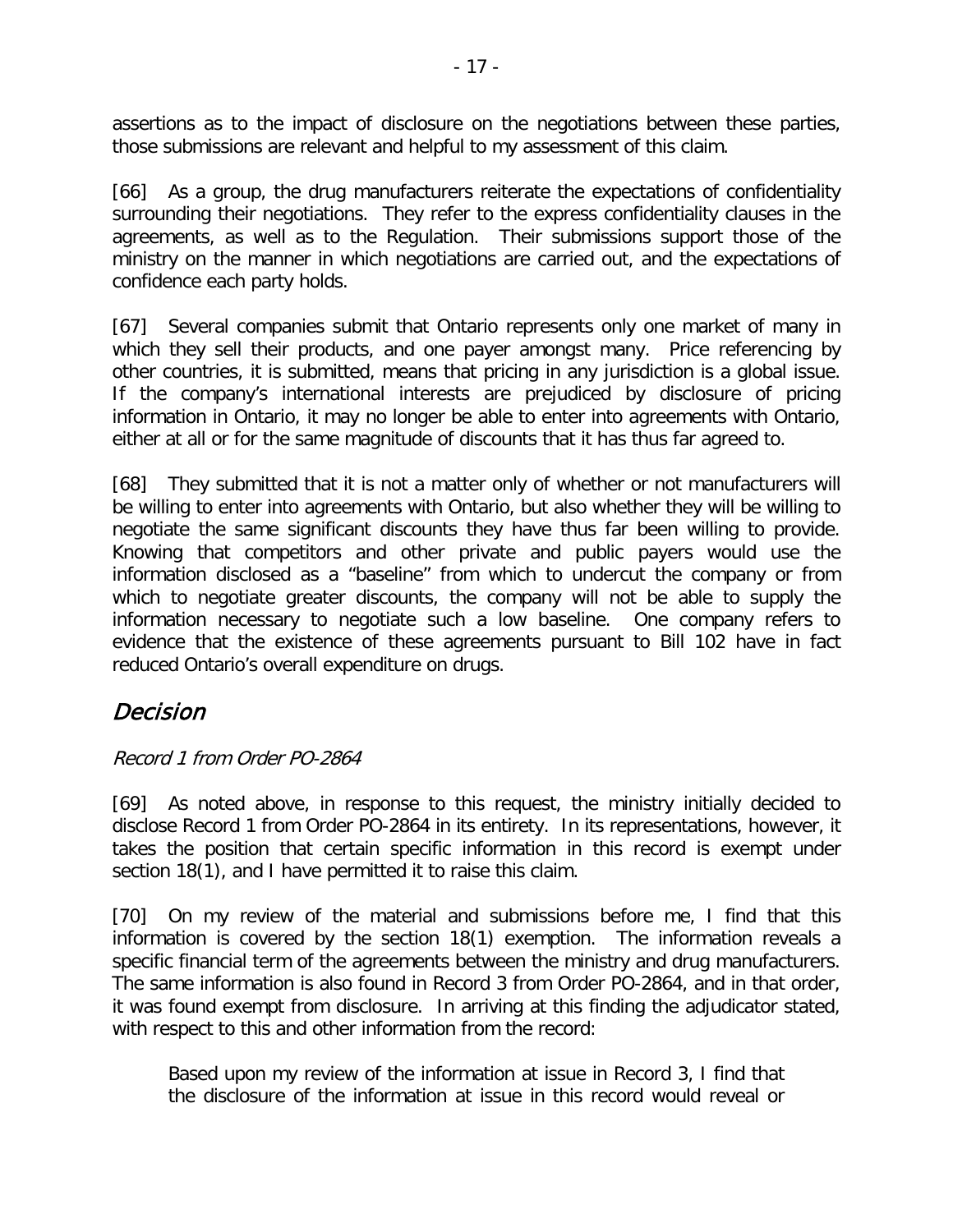could result in the revelation of the volume discount amounts paid by drug manufacturers to the Ministry, the method for calculating these payments and the specific details of the financial and value for money conditions negotiated as consideration for the Ministry entering into pricing and listing agreements with drug manufacturers.

Based on my review of the records, I agree with the Ministry that disclosure of the information at issue in this record could reasonably be expected to attract the harms contemplated in sections 18(1)(c) and (d). …

I find that disclosure of the information at issue could reasonably be expected to discourage drug manufacturers in the future from negotiating large volume discounts and other favourable financial terms with Ontario, for fear of this information being used by their other public and private sector customers seeking to negotiate similar discounts with the drug manufacturers [Order PO-2786].

[71] Likewise, in these appeals, I am satisfied that disclosure of the information at issue in Record 1 from Order PO-2864 could reasonably be expected to lead to the harms described in sections 18(1)(c) and (d). I accept the submissions of the EO that, following disclosure of this and other financial information through the prior orders, the ministry's ability to secure savings and ensure price stability through the negotiated agreements has been prejudiced, to the detriment of the province's economic and financial interests.

[72] This information is therefore exempt under section 18(1). In the discussion below, I also uphold the ministry's exercise of discretion in deciding to apply this exemption.

#### Record 2 from Order PO-2864

[73] With respect to Record 2 from Order PO-2864, the information at issue reveals the nature of the financial terms of a pricing or listing agreement between the ministry and a drug manufacturer, in relation to a named drug product. In Order PO-2864, this information was not found exempt. The adjudicator concluded that

disclosure of the information at issue in Record 2 could not reasonably be expected to seriously prejudice the Ministry's ability to secure savings on prescription drugs by weakening its bargaining position in negotiations with drug manufacturers. The information at issue does not disclose "confidential pricing information" for drug products, which is a concern of the individual drug manufacturers. The information at issue does not disclose either the volume discount amount or the method for calculating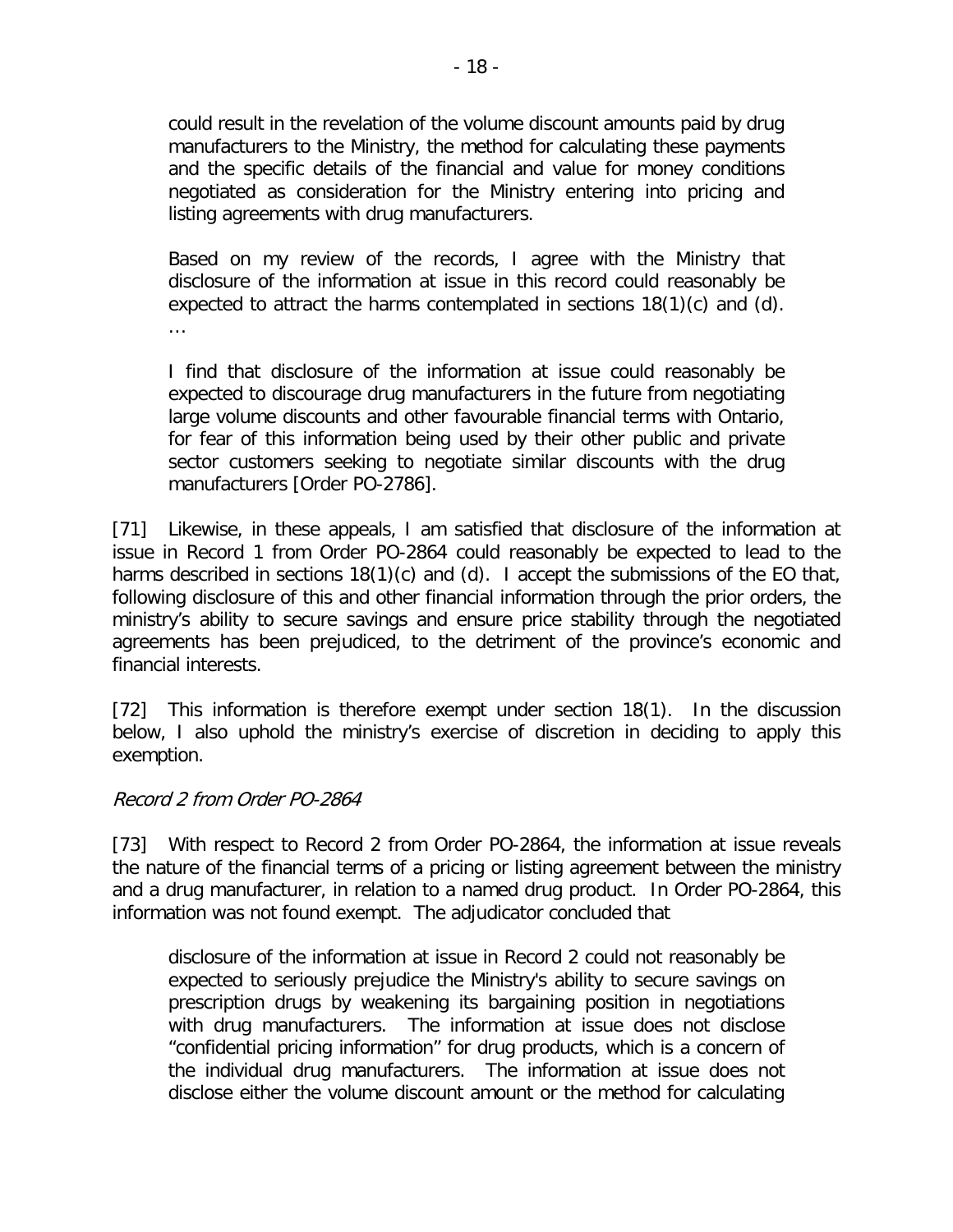this amount for specific drug products nor the actual specific details of the financial or "value for money" conditions.

[74] I agree that the information at issue in Record 2 does not disclose "confidential pricing information", volume discount amounts, or the method for calculating this amount for specific drug products. However, it does disclose the particular nature of the financial benefit the ministry obtained with respect to each particular drug product. Further, it is clear that the parties to the agreements view information about the nature of the particular benefit associated with a particular drug to be covered by the confidentiality provisions of their agreements as well as the terms of the Regulation. In the ministry's submission, this information reveals the "nature of benefits and specific contractual terms" that no other jurisdiction in Canada is required to disclose.

[75] As indicated above, the ministry referred me to the decision in Apotex, in which the Divisional Court interpreted the confidentiality provisions of the Regulation. In that court proceeding, Apotex Inc. sought judicial review of the EO's decision to refuse production of an agreement with another drug manufacturer. In upholding the decision of the EO, the court stated

Further, there was no breach by the EO in refusing to provide Apotex with a copy of the agreement with Servier. The agreement contains a confidentiality clause and it is contemplated by the regulation that this would be the case.

The EO's position is that "subject matter" [as set out in the Regulation] refers to general topics such as "Conditional Listing Agreement for product 'x'" and does not extend to "confidential pricing information or confidential information relating to the terms and conditions of [the] agreement". In my view, that interpretation is consistent with the legislative scheme. [para.18]

[76] The court's decision appears to limit "subject matter", as used in the Regulation, to information that a drug is covered by a listing (or conditional listing) or pricing agreement. The information in Record 2 goes beyond that, and identifies whether the listing or pricing agreement was based on a volume discount, or another type of cost benefit to the ministry. The non-confidential representations of some of the parties describe how the benefits obtained by the ministry could include volume discounts, rebates, lump sum payments, or other. The representations establish that each of these benefits is negotiated separately and confidentially between the ministry and a manufacturer.

[77] Although the fact that the ministry negotiates volume discounts and other conditions with drug manufacturers is public information, I have no evidence that the particular type of financial condition attached to the listing of a particular drug is public.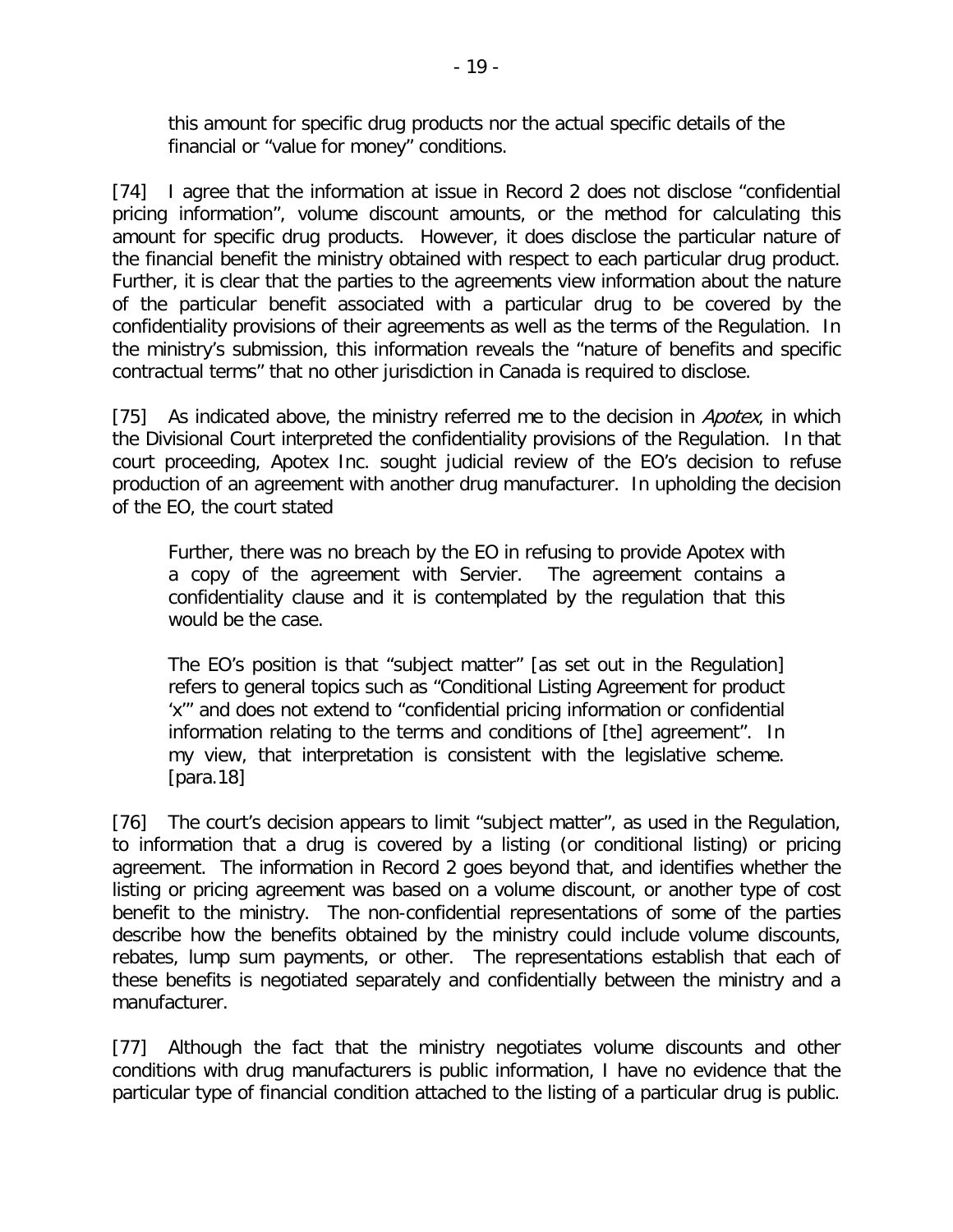I accept the submissions that the parties believe this information to be covered by the confidentiality provisions of their agreements, based on their understanding of the provisions of the Regulation.

[78] Most significantly, and in contrast to the situation before the adjudicator in Order PO-2864, I also accept the evidence submitted by the ministry that disclosure of this information has, in combination with the other information disclosed, prejudiced its ability to negotiate agreements to secure savings and ensure price stability, to the detriment of the province's economic and financial interests.

[79] I note that in Order PO-3032, this office rejected the argument that information revealing the "type of agreement" is confidential, as the EO has the authority under the Regulation to disclose the "subject-matter" of agreements. However, that finding was made in the context of considering the application of section 17(1) to another type of record, and the adjudicator found in any event that the information did not meet the test for exemption on other grounds.

[80] On my review of the representations and material before me, I therefore conclude the information in Record 2 from Order PO-2864 identifying the type of agreement pertaining to the listed drugs and, specifically, the type of financial or other benefit obtained by the ministry through the agreement, is exempt under sections 18(c) and (d).

[81] Below, I also uphold the ministry's exercise of discretion in deciding to apply this exemption.

#### Record 3 from Order PO-2864

[82] I accept that the ministry's failure to redact a column heading from this Record was inadvertent, as this information had been redacted from the same Record in Order PO-2864, and the adjudicator upheld the application of the section 18(1) exemption to it. This information contains a formula which would allow for the calculation of volume discounts/rebates.

[83] For the same reasons as above, as well as those given in Order PO-2864, I find this information to be exempt under sections 18(c) and (d). In the discussion below, I also uphold the ministry's exercise of discretion in deciding to apply this exemption.

#### Record 1 from Order PO-2865

[84] This record consists of one page summaries for each of 47 different drug manufacturers showing payments invoiced by the ministry and made by the manufacturers between October 1, 2006 and April 25, 2008. The names of the manufacturers are shown along with columns showing invoice dates, amounts paid and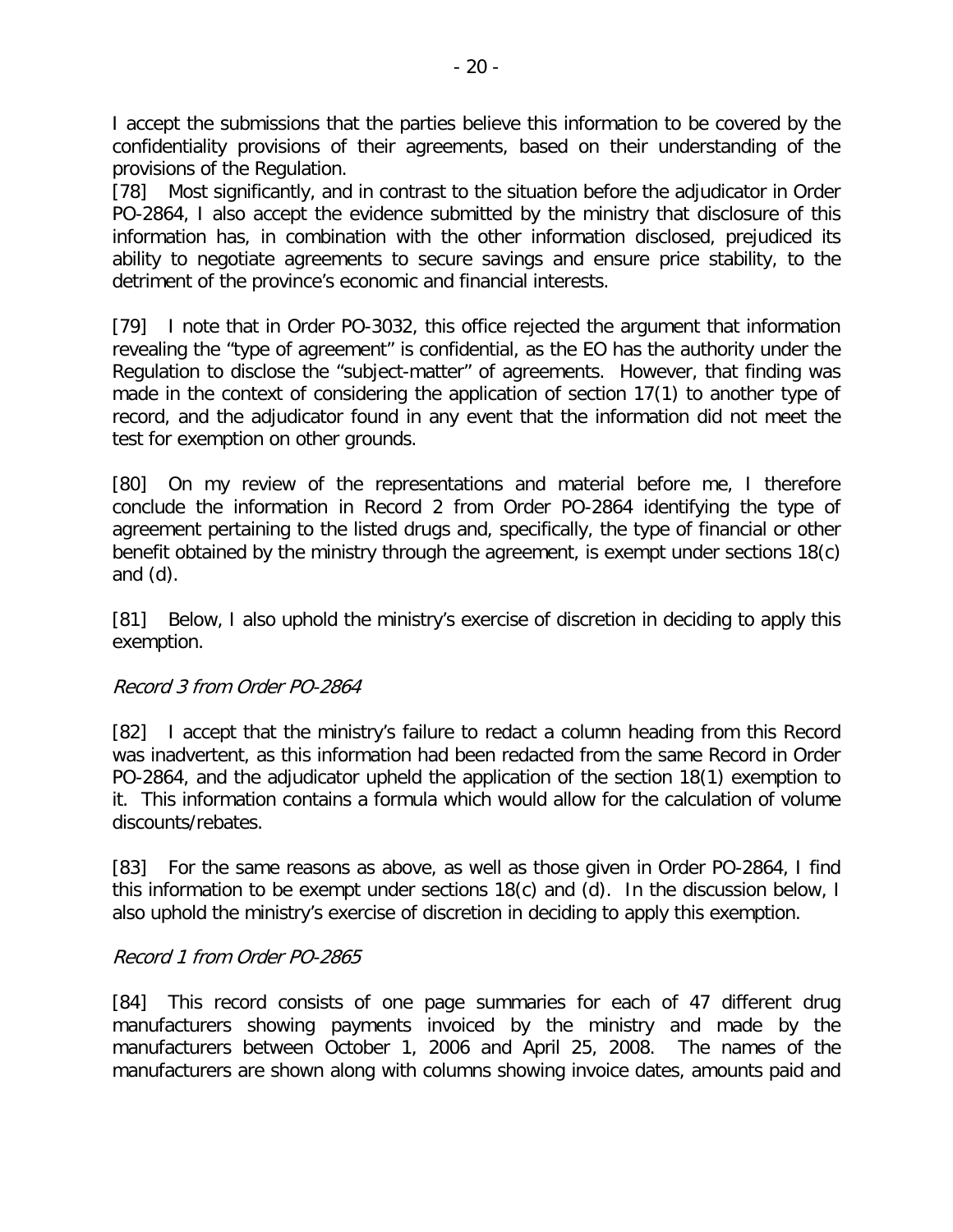payment dates. The information about amounts paid will be referred to here as the "quarterly payment information".

[85] In the access decision giving rise to Order PO-2865, the ministry disclosed all of the information in the record, except for the quarterly payment information. The adjudicator did not accept the ministry's position that sections 18(1)(c) and (d) applied to this information, and directed disclosure of the quarterly payment information. The ministry subsequently disclosed this information. In Order PO-3032, the Senior Adjudicator reviewed evidence provided by the ministry about the effect of this disclosure on the subsequent negotiation of agreements under the ODBP, and found that sections 18(c) and (d) exempted similar quarterly payment information from disclosure, for a different time period.

[86] In the appeals before me the ministry claims, as it did in Order PO-2865, that sections 18(1)(c) and (d) apply to the quarterly payment information. As indicated above, the ministry submits that the conclusions in PO-2865 are no longer sustainable in light of the demonstrated effects of disclosure, as well as the findings in Order PO-3032. As in Order PO-3032, the ministry submitted a memo from the EO documenting the events following disclosure of this information.

[87] On my review of that memo and the submissions before me, I am satisfied that disclosure of the quarterly payment information in Record 1 from PO-2865 could reasonably be expected to prejudice the economic interests of the ministry and be injurious to the financial interests of the government of Ontario. In arriving at this conclusion, I agree with the findings in Order PO-3032, considering similar evidence, that

… the disclosure pursuant to Order PO-2865 "has in fact resulted in manufacturers becoming more reluctant to enter into pricing negotiations to achieve the kind of savings described above."

I am satisfied that the ministry has provided credible, detailed and convincing evidence that the disclosure of this same type of information pursuant to Order PO-2865 has had a negative impact on the Executive Officer's efforts to negotiate discounts with drug manufacturers, and I am also satisfied that, given the costs involved, further disclosures of this type of information could reasonably be expected to cause not just harm, but significant harm, to the economic interests of the ministry and the financial interests of the government of Ontario.

With respect to the appellant's arguments that the drug manufacturers would still do business with Ontario even if the information is disclosed, that may be true but it is hardly the point. The issue here is not a continuing business relationship, but the ability to continue to effectively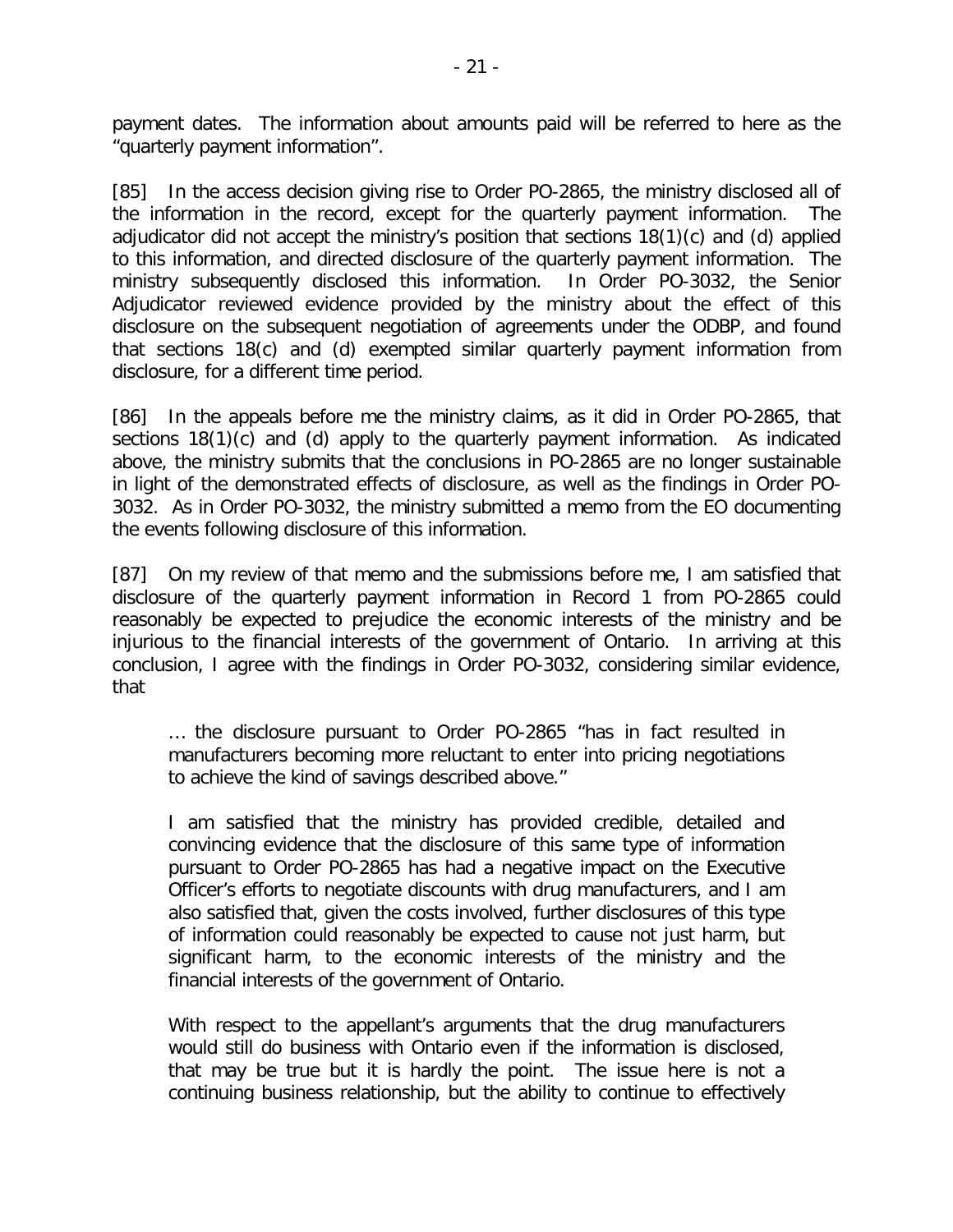negotiate discount pricing. I am satisfied that disclosure could reasonably be expected to interfere with that process, and as a consequence, there is a reasonable expectation of prejudice to the economic interests of the ministry and injury to the financial interests of the government of Ontario. [paras.51-53]

[88] I therefore find the quarterly payment amounts in Record 1 from PO-2865 exempt under sections 18(1)(c) and (d). Below, I uphold the ministry's exercise of discretion in deciding to apply this exemption.

## Listing Criteria Record

[89] I agree with the ministry that the information it proposes to sever from this Record (on page 3 of 6) contains information about a particular drug which reveals a "value for money" consideration provided by a drug manufacturer to the ministry. Disclosure of this information could, similar to disclosure of volume discount information, reasonably be expected to lead to the harms described in sections 18(1)(c) and (d). I find this information exempt from disclosure and, for the reasons given below, I uphold the ministry's exercise of discretion in deciding to apply the exemption.

## **B. Should the ministry's exercise of discretion be upheld?**

[90] In conclusion, I find the information the ministry severed from Records 1, 2 and 3 from Order PO-2864, Record 1 from Order PO-2865 and the Listing Conditions Record to be exempt from disclosure under sections 18(1)(c) and (d).

[91] The section 18(1) exemption is discretionary, and permits an institution to disclose information, despite the fact that it could withhold it. An institution must exercise its discretion. On appeal, the Commissioner may determine whether the institution failed to do so.

[92] In addition, the Commissioner may find that the institution erred in exercising its discretion where, for example,

- it does so in bad faith or for an improper purpose
- it takes into account irrelevant considerations
- it fails to take into account relevant considerations.

[93] In either case this office may send the matter back to the institution for an exercise of discretion based on proper considerations. This office may not, however, substitute its own discretion for that of the institution [section 54(2)].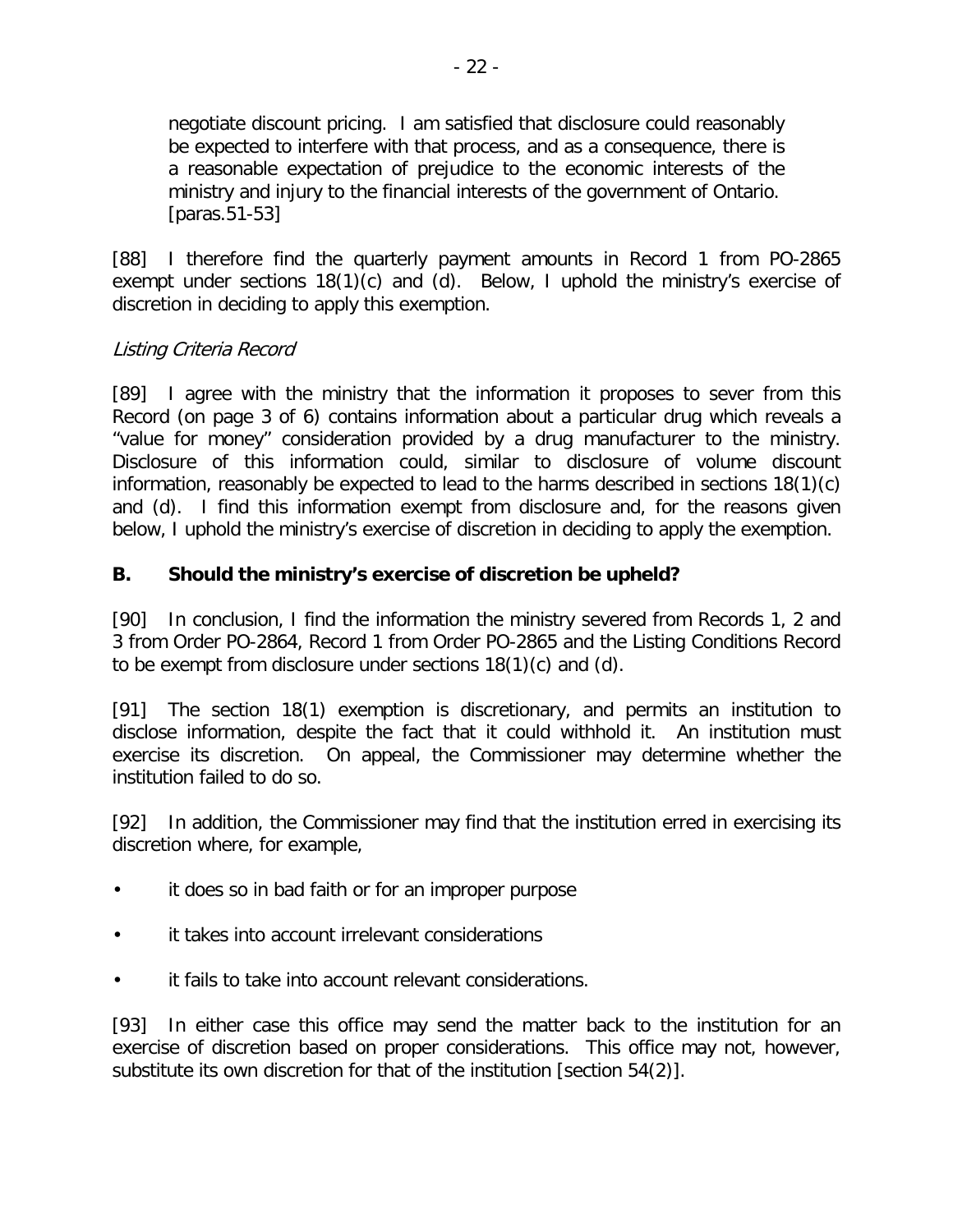[94] The ministry submits that in exercising discretion under section 18(1), the EO took into account the uniformly negative response of the affected third parties and the reasons articulated for their concern in relation to the original disclosure of this information pursuant to Orders PO-2864 and PO-2865, as well as more recent responses. It also submits that the EO considered the fact that it is primarily private financial interests, namely the affected manufacturers' competitors and potential customers, who would be most directly served by disclosure. On the other hand, it submits, the public's interests in receiving the lowest possible drug costs is protected by the non-disclosure of this kind of confidential information regarding pricing and listing agreements and associated volume discounts, to the extent that such confidentiality will encourage manufacturers to continue to enter into similar agreements that benefit the public in the future.

[95] Based on the submissions, I find no error in the ministry's exercise of discretion and I uphold its decision to apply section 18(1) to the information at issue.

[96] It remains for me to consider the application of the section 17(1) exemption.

# **C. Do sections 17(1)(a), (b) or (c) apply to the information in the records?**

# Background to section 17(1) analysis

[97] The ministry applied section 18(1) to withhold some information in the records. For other information, it applied both sections 17(1) and 18(1). For one portion, on page 9 of 13 in Record 4 from PO-2863, it applied only the section 17(1) exemption.

[98] The drug manufacturers agree with the ministry's decision to apply section 17(1) where it has, but some submit that it should also apply to additional information in the records.

[99] It is unnecessary for me to come to a decision about whether section 17(1) would apply to information I have found exempt under section 18(1). It is also unnecessary to consider this exemption in relation to information the appellant does not seek (ie. information found exempt in Orders PO-2863, PO-2864 and PO-2865). The following discussion therefore relates only to information that the appellant seeks, the ministry decided to disclose, and to which the companies (and in the case of the portion in Record 4 from Order PO-2863, the ministry) assert section 17(1) applies.

 $[100]$  Sections 17(1)(a), (b) and (c) state:

A head shall refuse to disclose a record that reveals a trade secret or scientific, technical, commercial, financial or labour relations information, supplied in confidence implicitly or explicitly, where the disclosure could reasonably be expected to,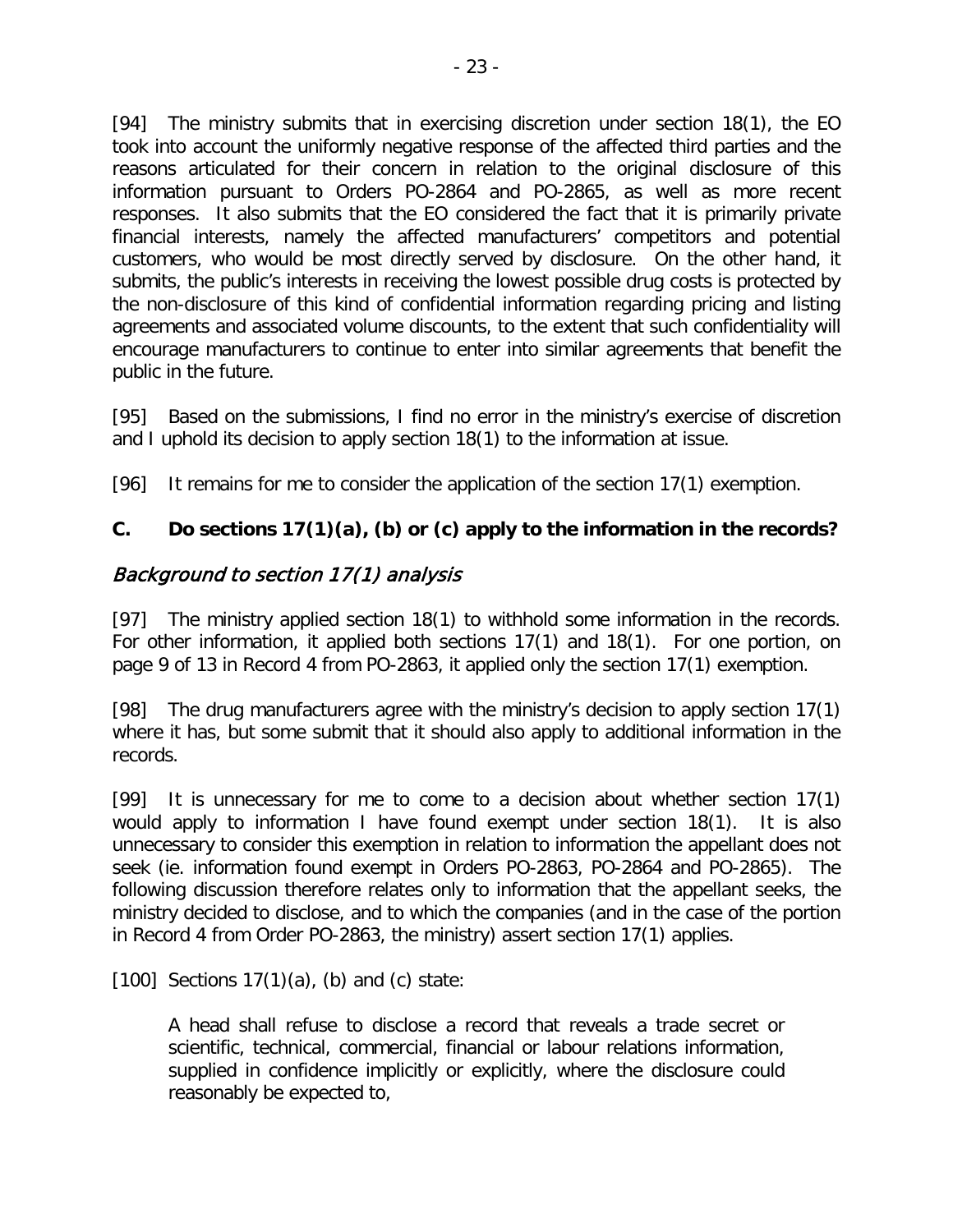- (a) prejudice significantly the competitive position or interfere significantly with the contractual or other negotiations of a person, group of persons, or organization;
- (b) result in similar information no longer being supplied to the institution where it is in the public interest that similar information continue to be so supplied;
- (c) result in undue loss or gain to any person, group, committee or financial institution or agency; or

[101] Section 17(1) is designed to protect the confidential "informational assets" of businesses or other organizations that provide information to government institutions.<sup>[6](#page-23-0)</sup> Although one of the central purposes of the Act is to shed light on the operations of government, section 17(1) serves to limit disclosure of confidential information of third parties that could be exploited by a competitor in the marketplace.

[102] For section 17(1) to apply, the institution and/or the third party must satisfy each part of the following three-part test:

- 1. the record must reveal information that is a trade secret or scientific, technical, commercial, financial or labour relations information; and
- 2. the information must have been supplied to the institution in confidence, either implicitly or explicitly; and
- 3. the prospect of disclosure of the record must give rise to a reasonable expectation that one of the harms specified in paragraph (a), (b), (c) and/or (d) of section 17(1) will occur.

[103] Different manufacturers take different positions on the application of the section 17(1) exemption. Some submit that section 17(1) applies to all of the information in all of the records at issue. Others object to disclosure of specific information in the records. I will deal with the records in turn as necessary.

[104] The ministry does not make submissions on the application of the section 17(1) exemption.

<span id="page-23-0"></span><sup>6</sup> Boeing Co. v. Ontario (Ministry of Economic Development and Trade), [2005] O.J. No. 2851 (Div. Ct.), leave to appeal dismissed, Doc. M32858 (C.A.).

<span id="page-23-1"></span><sup>7</sup> Orders PO-1805, PO-2018, PO-2184, MO-1706.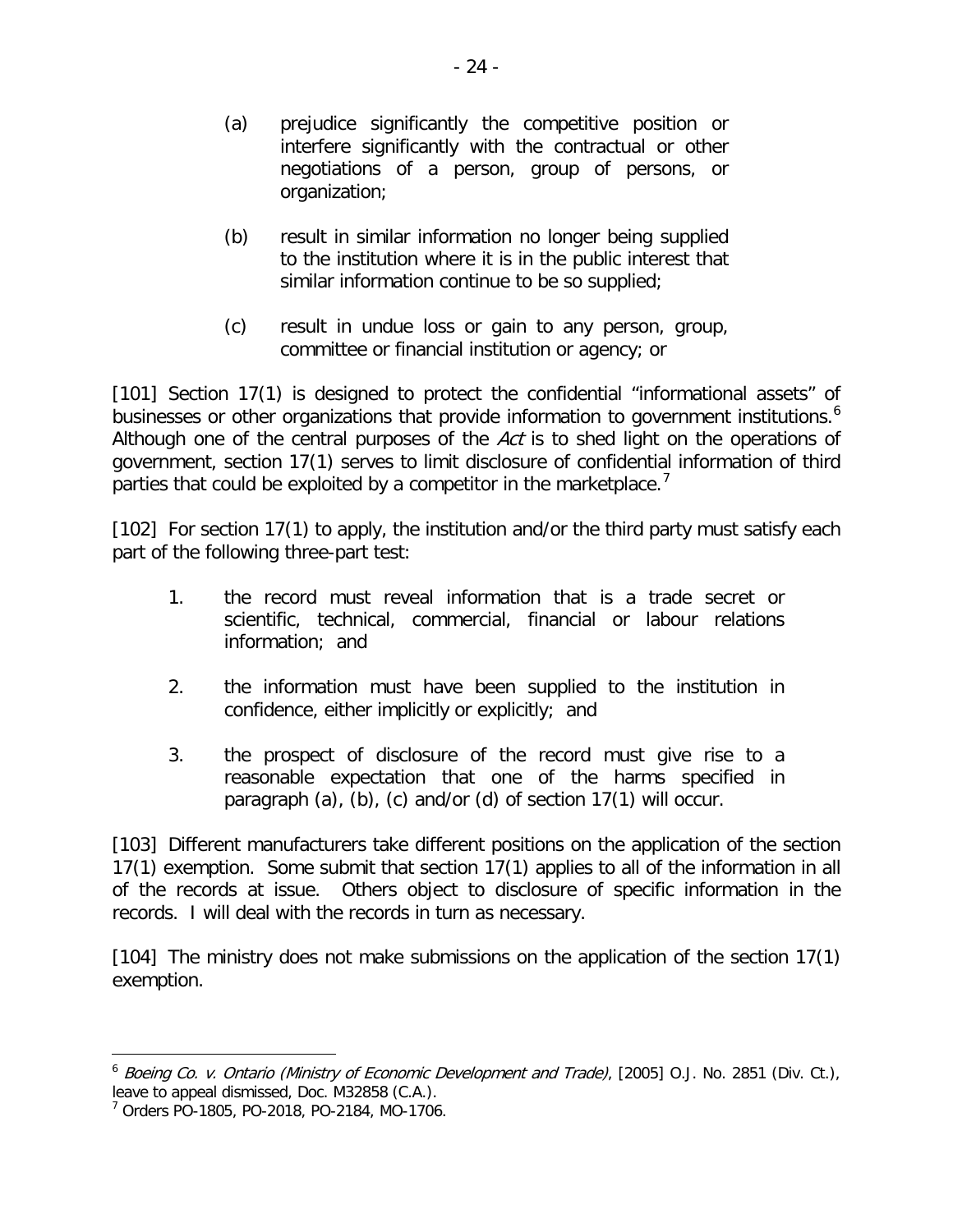#### Part 1: type of information

[105] "Commercial information" has been defined as information that relates solely to the buying, selling or exchange of merchandise or services. [Order P-493] The drug manufacturers submit, and I accept, that most of the information at issue qualifies as commercial information in that it relates to the buying and selling of drug products. Some of the information in the record "Clinical Listing Criteria" is not clearly commercial information, in that it is about the clinical use of certain drug products, but I will assume without deciding that it also meets this part of the test for exemption under section 17(1).

## Part 2: supplied in confidence

[106] The requirement that it be shown that the information was "supplied" to the institution reflects the purpose in section 17(1) of protecting the informational assets of third parties.<sup>[8](#page-24-0)</sup> Information may qualify as "supplied" if it was directly supplied to an institution by a third party, or where its disclosure would reveal or permit the drawing of accurate inferences with respect to information supplied by a third party.<sup>[9](#page-24-1)</sup>

[107] The contents of a contract involving an institution and a third party will not normally qualify as having been "supplied" for the purpose of section 17(1). The provisions of a contract, in general, have been treated as mutually generated, rather than "supplied" by the third party, even where the contract is preceded by little or no negotiation or where the final agreement reflects information that originated from a single party. This approach has been explained as having its basis in the purpose of section 17(1), which is to protect the "informational assets" of third parties. In this context and having regard to the plain meaning of the words used in section 17(1), this office has not generally accepted that the terms of a contract constitute information "supplied" by a third party to an institution.

[108] Exceptions to this general rule have been described as the "inferred disclosure" and "immutability" exceptions. The "inferred disclosure" exception applies where disclosure of the information in a contract would permit accurate inferences to be made with respect to underlying non-negotiated confidential information supplied by the affected party to the institution. The "immutability" exception applies to information that is immutable or is not susceptible of change, such as the operating philosophy of a business, or a sample of its products.<sup>[10](#page-24-2)</sup>

[109] Several of the drug manufacturers refer to decisions of the British Columbia and Alberta Information and Privacy Commissioners that consider similar legislation in those

<span id="page-24-0"></span><sup>8</sup> Order MO-1706.

<span id="page-24-1"></span><sup>9</sup> Orders PO-2020, PO-2043.

<span id="page-24-2"></span> $10$  Orders MO-1706, PO-2384, PO-2435; and Order PO-2497 upheld in *Canadian Medical Protective* Association v. John Doe, [2008] O.J. No. 3475, 2008 CanLii 45005 (Div. Ct.).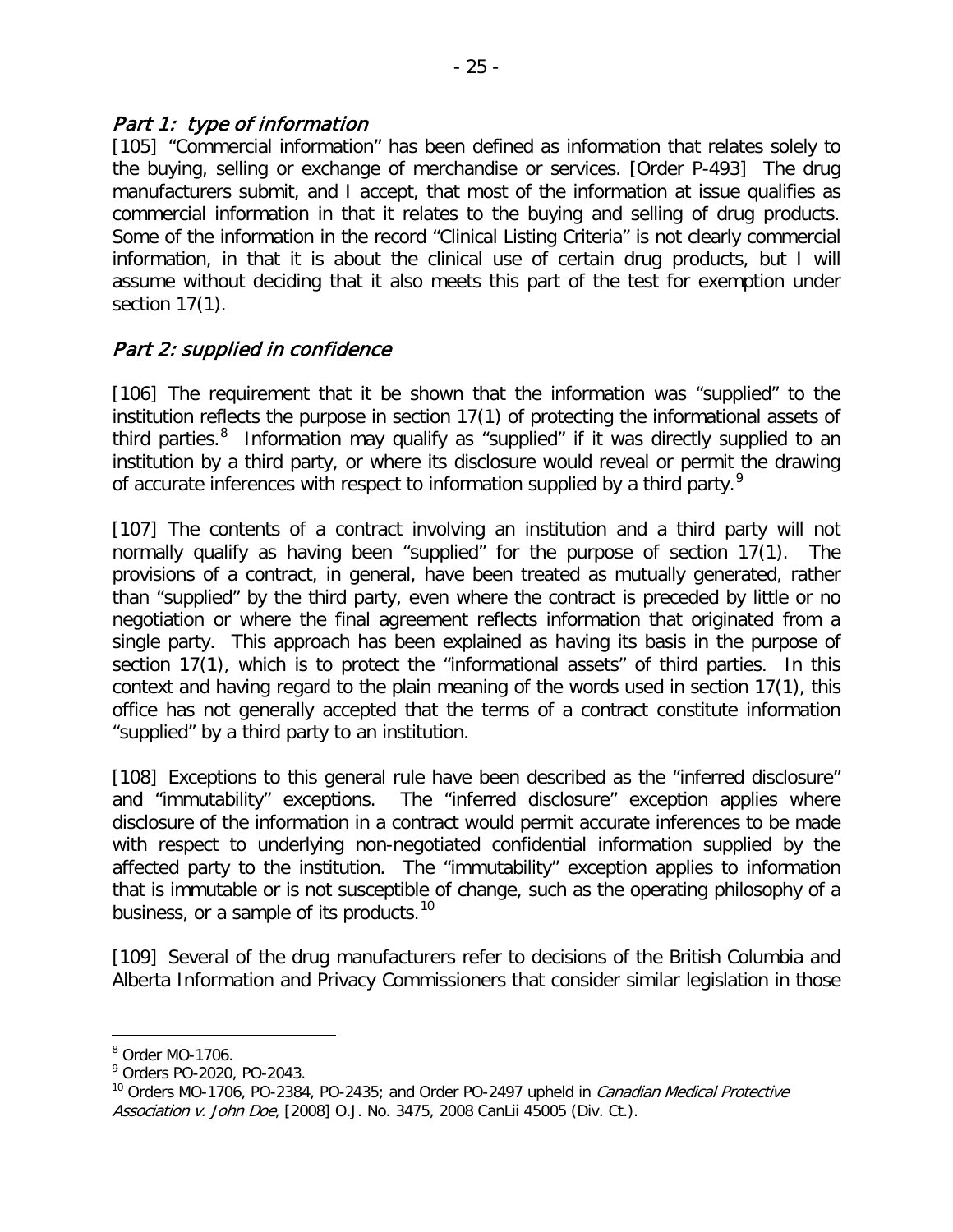jurisdictions, and their application to negotiated agreements<sup>[11](#page-25-0)</sup>. It is not clear to me whether it is being suggested that the approach in those provinces differs significantly from the principles I have described above; all jurisdictions recognize that even terms of a contract may be exempt where they reveal or could be used to infer proprietary information.

[110] In order to satisfy the "in confidence" component of part two, the parties resisting disclosure must establish that the supplier had a reasonable expectation of confidentiality, implicit or explicit, at the time the information was provided. This expectation must have an objective basis.<sup>[12](#page-25-1)</sup>

[111] It should be noted that no party has argued that the provisions of the Regulation, or of the contract, override the rights to access under the Act. There is no suggestion that those confidentiality provisions amount to the type of legislated confidentiality provision to which section 67 of the Act gives precedence.<sup>13</sup> I do not suggest that the parties entered into their arrangements with an unreasonable expectation of confidentiality, but simply indicate that the rights under the Act apply to the information at issue despite those contractual and regulatory provisions. Whatever the parties may have agreed to between themselves, and despite the provisions of the Regulation, I must give effect to the rights to access under the Act. Those rights are, of course, subject to the exemptions under the Act, applied on a case by case basis and in accordance with the requirements of a particular exemption. Among other things, the exemption in section 17(1) is, unlike the confidentiality provisions in the parties' contracts, harm-based.

[112] In any event, as described above, the confidentiality provisions of the contracts and Regulation do not prevent the EO from making public information about the fact that she has entered into a listing agreement with a named manufacturer, for a named drug. $14$ 

[113] With the above context and principles in mind, I will consider whether the information at issue was "supplied in confidence" within the meaning of the section 17(1) exemption.

<span id="page-25-0"></span><sup>&</sup>lt;sup>11</sup> British Columbia Hydro and Power Authority, Re, 1994 CanLII 1432 (B.C.I.P.C.); Calgary Regional Health Authority, Order 2000-005, Review Number 1720, June 9, 2000 (Alberta: Information and Privacy Commissioner).

<span id="page-25-1"></span><sup>12</sup> Order PO-2020.

<span id="page-25-2"></span> $13$  This office recently found that the confidentiality provision found in the Regulation does not prevail over the Act: Order PO-3174.

<span id="page-25-3"></span><sup>&</sup>lt;sup>14</sup> See discussion of *Apotex*, above.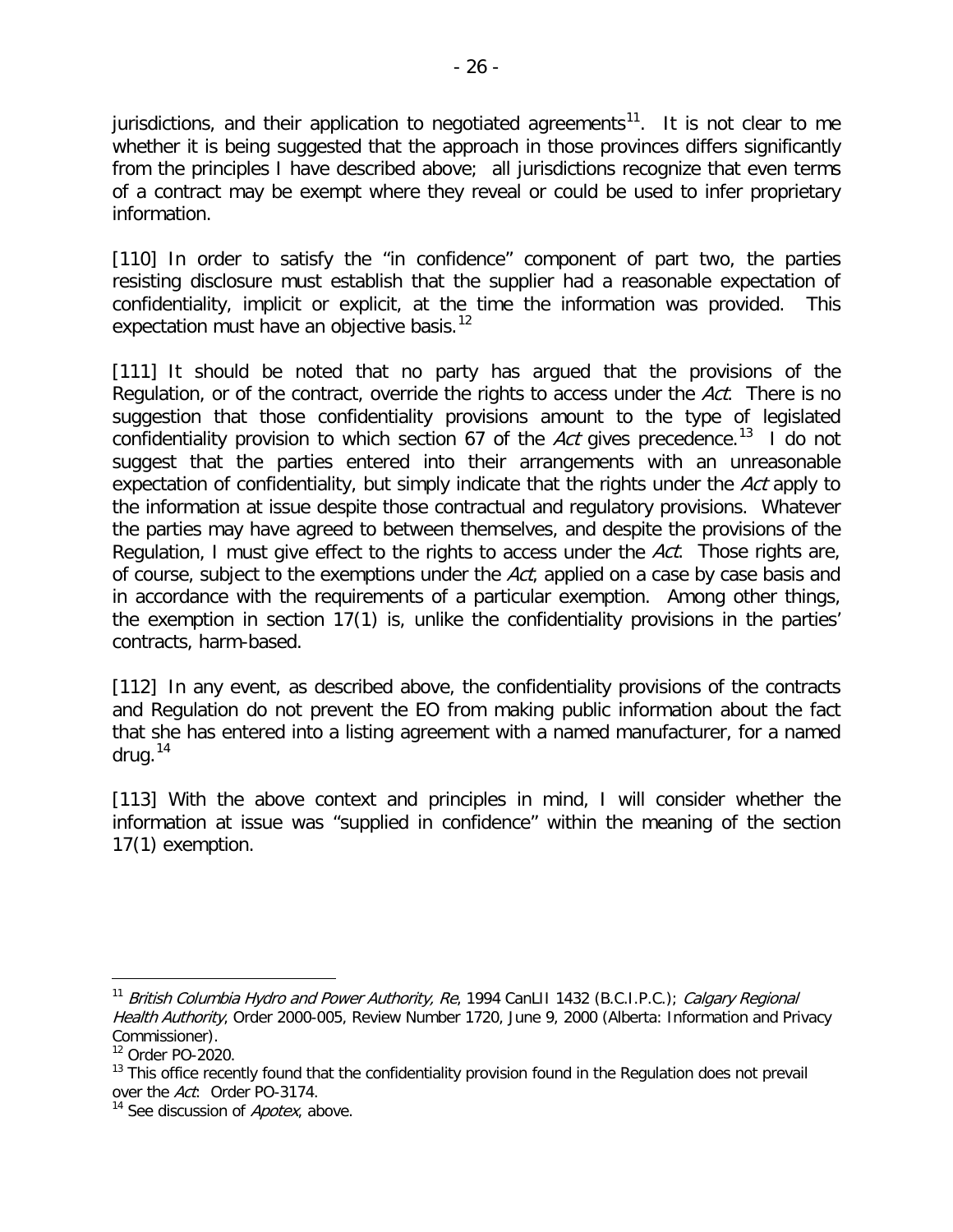Records 1 and 2 from Order PO-2863

[114] Records 1 and 2 from Order PO-2863 consist of a template pricing and listing agreement. As they are templates, they do not contain the names of any third parties, their drug products or specifically negotiated terms. The appellant is not seeking disclosure of the portion in Schedule "B" to each agreement that sets out the formula for calculation of a volume discount, and which was found exempt under section 18(1) in Order PO-2863.

[115] Although these records were identified as being in issue, most of the drug manufacturers participating in these appeals did not make submissions on the application of section 17(1) to the remainder of the information in these records.

[116] While I accept, based on my review of the records, that they contain commercial information, I have no evidence that they reveal information supplied in confidence by a third party, disclosure of which could reasonably be expected to result in the specified harms. As template agreements, they are the ministry's product. The section 17(1) exemption therefore does not apply and I uphold the ministry's decision to disclose these records in part.

[117] I should note that one drug manufacturer has expressed a concern that if these template documents are disclosed electronically, they should be carefully reviewed to ensure that no manufacturer-specific information is inadvertently included. It suggests, to this end, that written copies, and not electronic copies, be used for the purpose of disclosure. I point this out for the ministry's consideration.

#### Record 4 from Order PO-2863

[118] Record 4 from Order PO-2863 is a chart listing drug products and their manufacturers, and providing certain information about conditions associated with the listing of a drug on the Formulary.

[119] The ministry has applied the exemptions in sections 13(1), 17(1), 18(1) and 21(1) to portions of this record. The appellant is not seeking disclosure of the portions severed under sections 13, 18 or 21, but does seek access to the portion the ministry withheld under section 17(1) (on p.9 of 13).

[120] In addition, some of the affected parties submitted that the section 17(1) exemption applies to information about their products in this record.

[121] The drug manufacturer [Company A] whose drug product is the subject of the entry on page 9 of 13 made submissions on the application of section 17(1) to the information in this record. It submits, in particular, that volume discount formulas and discount information are very sensitive commercial information. I note that this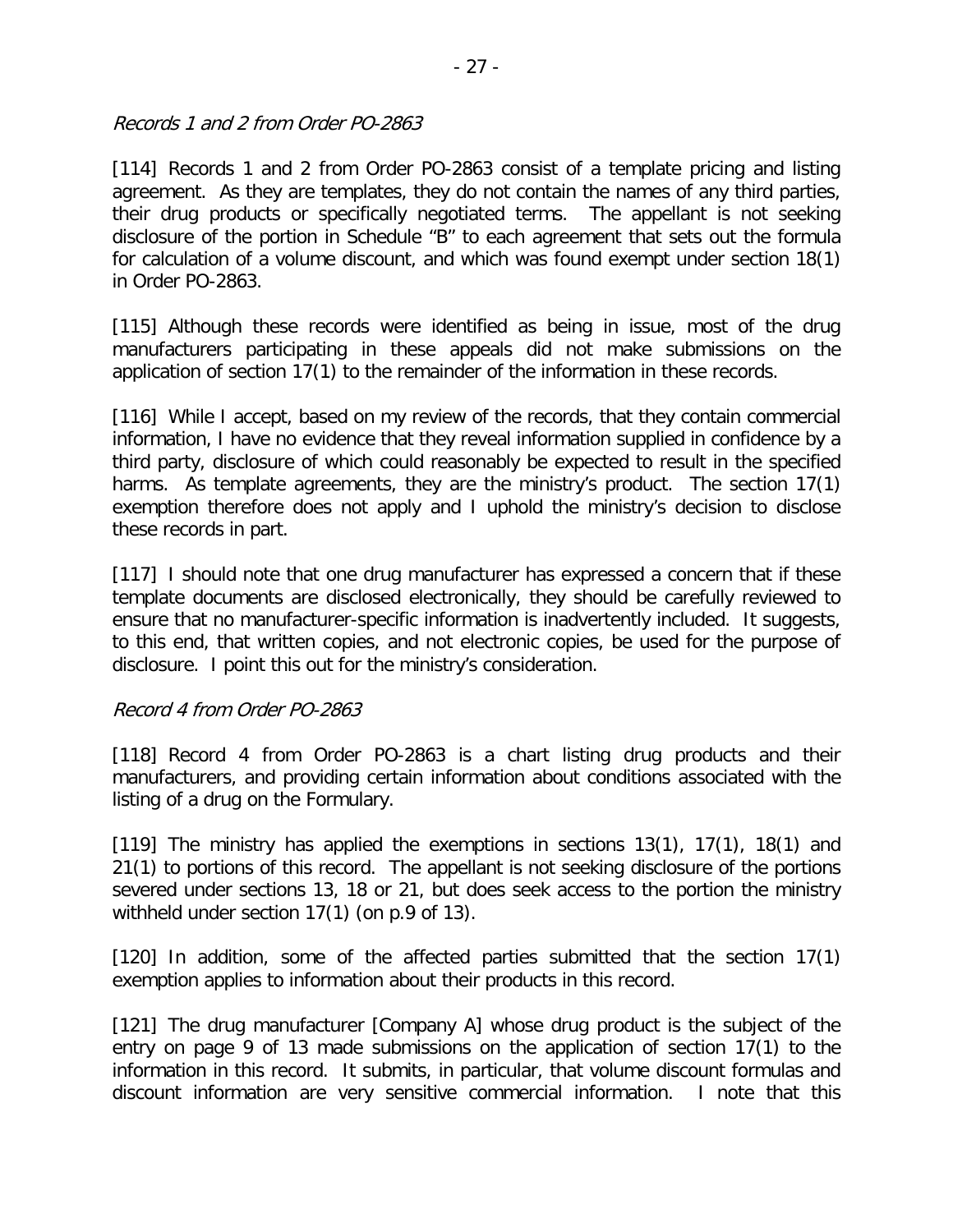information was found in Order PO-2863 to be exempt under section 18(1), and the appellant does not seek access to it in his appeal. It is therefore not at issue here.

[122] This drug manufacturer does not specifically address the other information about its drug products found in this record that is unrelated to volume discount information.

[123] I note that in this manufacturer's third party appeal, it raises concerns over pricing information and aggregate payment information, both of which are not at issue here.

[124] I find that there is no basis to conclude that the portion of page 9 of 13, for which the ministry has claimed the section 17(1) exemption only, meets the elements of the three-part test for exemption. While I accept that the information is commercial information, I have no basis to conclude that it was supplied in confidence or that its disclosure would result in the harms described in that section.

[125] This information therefore does not meet the test for exemption under section 17(1), and I will order it to be disclosed.

[126] Another drug manufacturer [Company B] making representations about the application of section 17(1) to this record submitted that information about the listing of a particular product under a particular program reveals information that could be used by other third-party reimbursers to seek similar terms for Formulary access, and asserts that the entire document must be withheld from release. I am unable to provide more detail about its submission without revealing the nature of the information at issue. It is not apparent whether these submissions relate to this record specifically, or to Record 5 from Order PO-2863. In either event, I do not accept the submission that section 17(1) applies to exempt this information from disclosure.

[127] There is nothing in the information the ministry has decided to disclose in Record 4 that reveals anything specific about the terms a particular manufacturer has agreed to in order to secure a listing, much less the kind of proprietary third party information protected by the "inferred disclosure" and "immutability" concepts. Manufacturers understand that the EO may disclose the fact that she has entered into conditional listing agreement with them in relation to a particular drug. It is well-known that the purpose of listing and pricing agreements is to generate government cost-savings through the negotiation of volume discounts and other financial benefits. The fact alone that a particular manufacturer has entered into a conditional listing agreement for the purpose of having a drug product listed does not reveal information "supplied in confidence" for the purposes of section 17(1).

[128] Finally, one particular manufacturer [Company C] objects to the disclosure of any information in this record that identifies drug products covered by an agreement with the ministry. It submits that the prior disclosure of quarterly payment information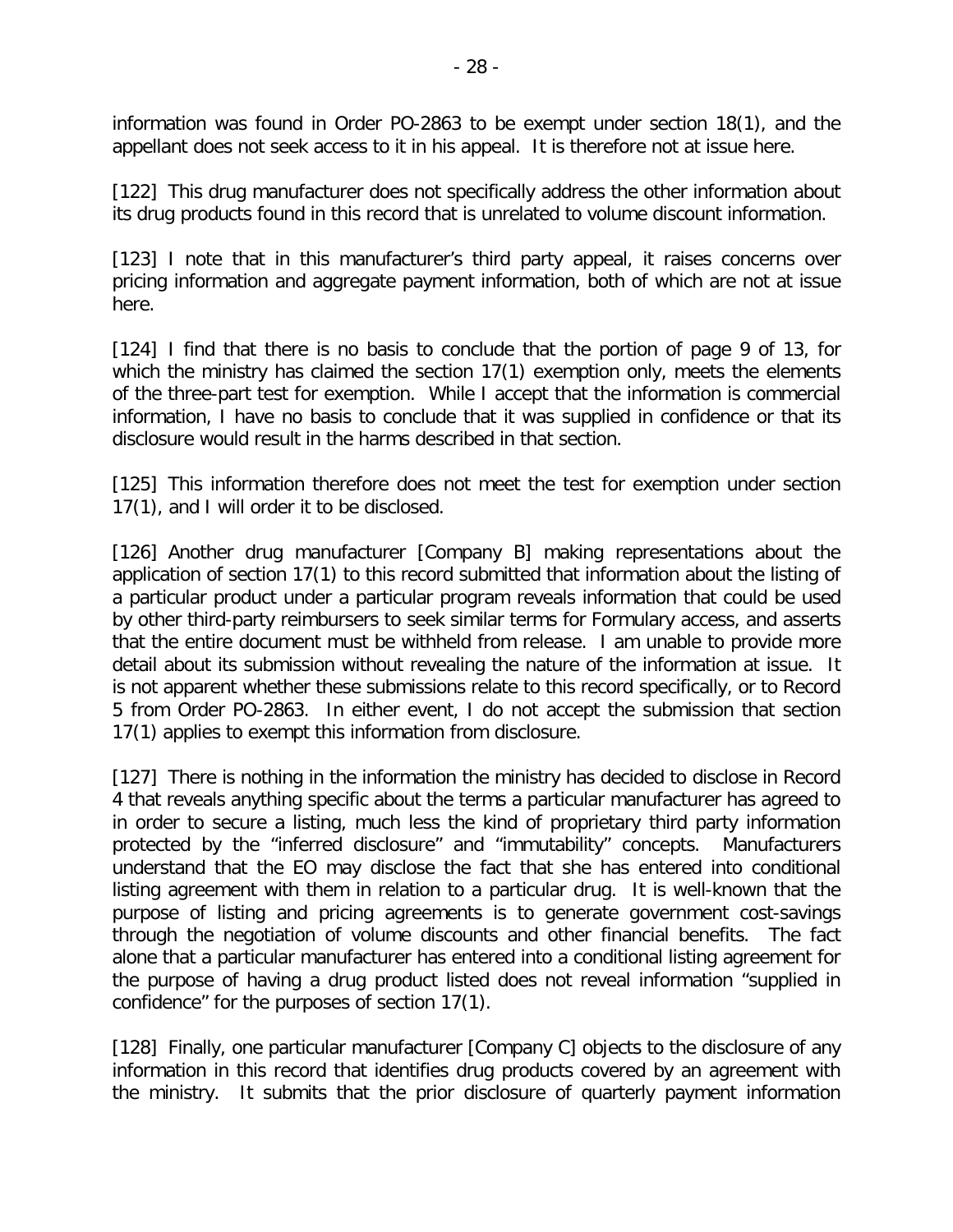under Order PO-2865 would, when combined with the information in this record, allow for the calculation of the volume discount applicable to a particular drug product. This manufacturer submits that such disclosure will therefore jeopardize its bargaining position vis-à-vis other payers, including the ministry, other provinces and other purchasers of product.

[129] On my review of the records, the previous disclosures and the representations, I do not find that disclosure of the information in Record 4 that this affected party seeks to withhold could reasonably lead to that result. From my review, information that has been disclosed through previous requests did not identify specific drug products for which quarterly payments were being made, and did not distinguish between the products on the Conditional Listings chart and other products. Even assuming that the information about volume discounts would be in itself exempt under section 17(1), I have not been provided with sufficient evidence establishing a link between disclosure of the information in Record 4, and revelation of that other information.

[130] In conclusion, I uphold the decision of the ministry to disclose this record in part, but do not uphold the decision to exempt information severed from page 9 of 13 under section 17(1).

#### Record 5 from Order PO-2863

[131] This record is a chart listing drug products, their manufacturers, the dates of conditional listing agreements and listing dates and providing information about fiscal and other deliverables. In its decision, the ministry claims the application of the section 18(1) exemption to portions of the record, specifically, information under the column "deliverables" as well as other specific entries. In Order PO-2863, the adjudicator upheld the ministry's application of the section 18(1) exemption to those portions, and the appellant does not seek disclosure of that information.

[132] Although this record was generally identified by the parties as raising an issue under section 17(1), most of the drug manufacturers have provided no representations on the application of that exemption to this record. Some companies explicitly state their agreement with the position taken by the ministry and do not seek further severances.

[133] As indicated above in my discussion of Record 4, one company [Company B] objects to the release of information about the listing of a particular product under a particular program. For the same reasons given above, I find that section 17(1) does not exempt this information from disclosure.

[134] ne company [Company D] submits that, in addition to the information the ministry withheld, information under the heading "timeframe" is covered by the s. 17(1) exemption. In its submission, disclosure would increase the information available to the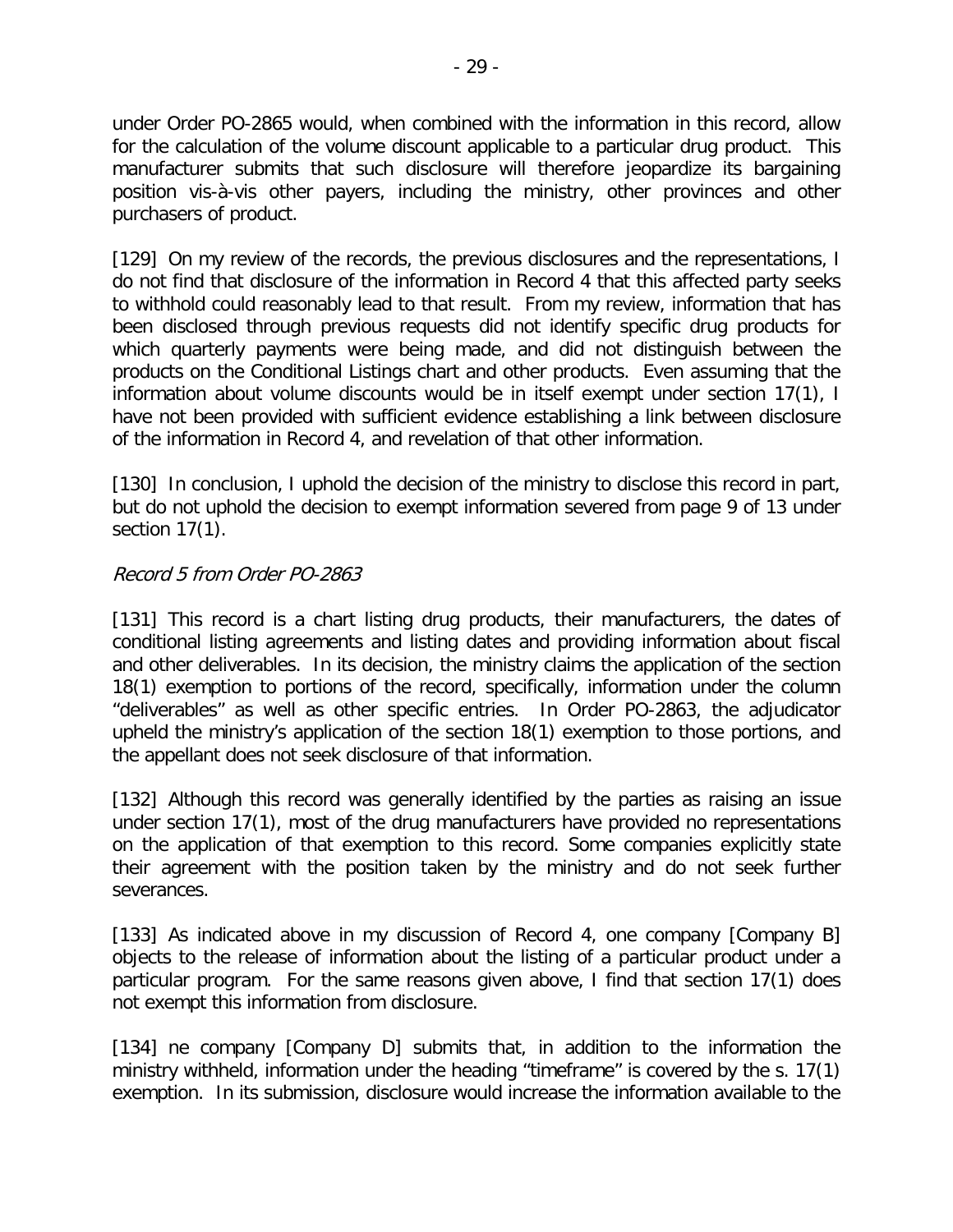requester to infer the unit prices of individual products. No specific detail was provided about how this information can be used in this manner although I can surmise that, as with other submissions made on other records, the concern is about how such information could be used in conjunction with the payment information disclosed in Record 1 from Order PO-2865. On my review of the information in the records, I am not satisfied that any accurate inferences could be made about unit pricing for individual drug products, based on the information in this column. The information at issue here is similar to certain information in Record 1 from Order PO-2865 (payment dates, invoice dates) (discussed below) and I make the same finding in both cases.

[135] The information about time frames was not in itself "supplied" by any third party, as from the context it is apparent that it represents negotiated terms. Nor can this information be used to reasonably infer proprietary business information. It therefore does not meet the second part of the test for exemption under section 17(1).

[136] I accordingly uphold the decision of the ministry to disclose this record, in part.

## Listing Criteria Record

[137] This is a chart that was disclosed in full as a result of the request described in Order PO-2863. It is therefore not addressed in that order. The chart lists a number of drug products and their manufacturer and contains a column headed "Therapeutic Notes". The information in this column is primarily about the clinical use of the drug, although in a few instances there is additional information about the terms of the listing. Above, I have found one portion, relating to a specific drug, exempt under section 18(1) and it is unnecessary to consider whether it is also exempt under section 17(1).

[138] Several of the manufacturers object to release of the information in this column, submitting that "[i]f a manufacturer agrees to clinical listing criteria as a condition to entering a PLA [Product Listing Agreement], those listing criteria in that context represent a specific term and condition of the PLA."

[139] Some manufacturers submit that the names of their drug products in this chart should be withheld, as they identify products subject to listing agreements. Consistent with its position on other records, Company C submits that this information can be used, in conjunction with information already disclosed through past requests, to calculate the volume discount applicable to its products.

[140] Some companies do not object to disclosure of their information in this record.

[141] I am not convinced that the information in this chart was "supplied in confidence" within the meaning of section 17(1). If the clinical uses of a drug product were part of the terms of its conditional listing, then this information was "negotiated"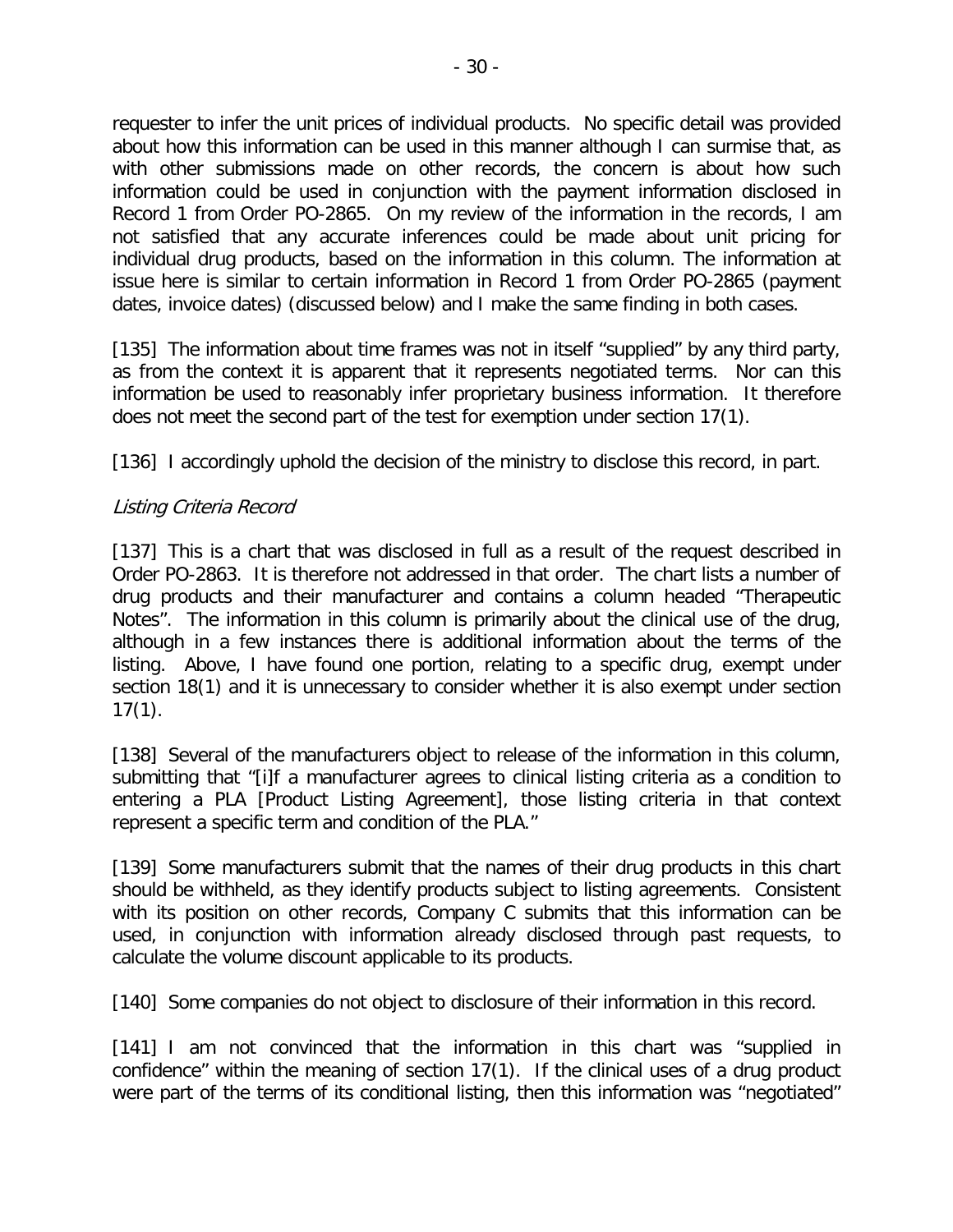rather than "supplied". Further, it is apparent that information about the therapeutic uses of a drug product will be known to others, such as the doctors and patients using these drug products and so it is difficult to conclude that the information is inherently confidential. Information about therapeutic uses of drug products is also available on the Formulary itself.

[142] The names of products that are subject to conditional listings do not meet the criteria of having been "supplied in confidence". Again, these represent negotiated terms of an agreement and in any event, as indicated above<sup>15</sup>, is information to which no reasonable expectation of confidentiality can attach.

[143] I do not accept the submission by Company C that disclosure of even the names of its drug products on this list can, in conjunction with other previously disclosed information, lead to inferences about volume discounts. As I stated above, information that has been disclosed through previous requests is aggregated and did not identify specific drug products for which quarterly payments were being made. It also did not distinguish between the products on the Conditional Listings chart and other products.

[144] I also take into account that the ministry decided not to apply section 18(1) to this information, although it applied that exemption to other information that in its view revealed volume discount information, and maintained this position after being given an opportunity to consider this company's submissions.

[145] I conclude, in sum, that none of the information at issue in this record meets the requirement of having been "supplied in confidence". Nor does it fall within either the "inferred disclosure" or "immutability" principles. I uphold the decision of the ministry to disclose it in full, subject to the late exemption claim under section 18(1).

#### Record 1 from Order PO-2864

[146] This record, titled "Signed Agreements Tracking Sheet", lists pricing and listing agreements by manufacturer. It contains columns indicating the contract number, effective date of the agreement, the date the agreement was signed by the EO, and whether it is a listing, pricing, or amending agreement. The final column shows the date of the Formulary Update relevant to the agreement.

[147] Some of the information does not pertain to pricing and listing agreements, but to other types of agreements.

[148] The ministry decided to grant full access to this record although, as indicated above, it made a late exemption claim under section 18(1) exemption for specific information in one column, and I have upheld this claim.

<span id="page-30-0"></span><sup>&</sup>lt;sup>15</sup> See discussion of *Apotex*, above at paras. 75-76.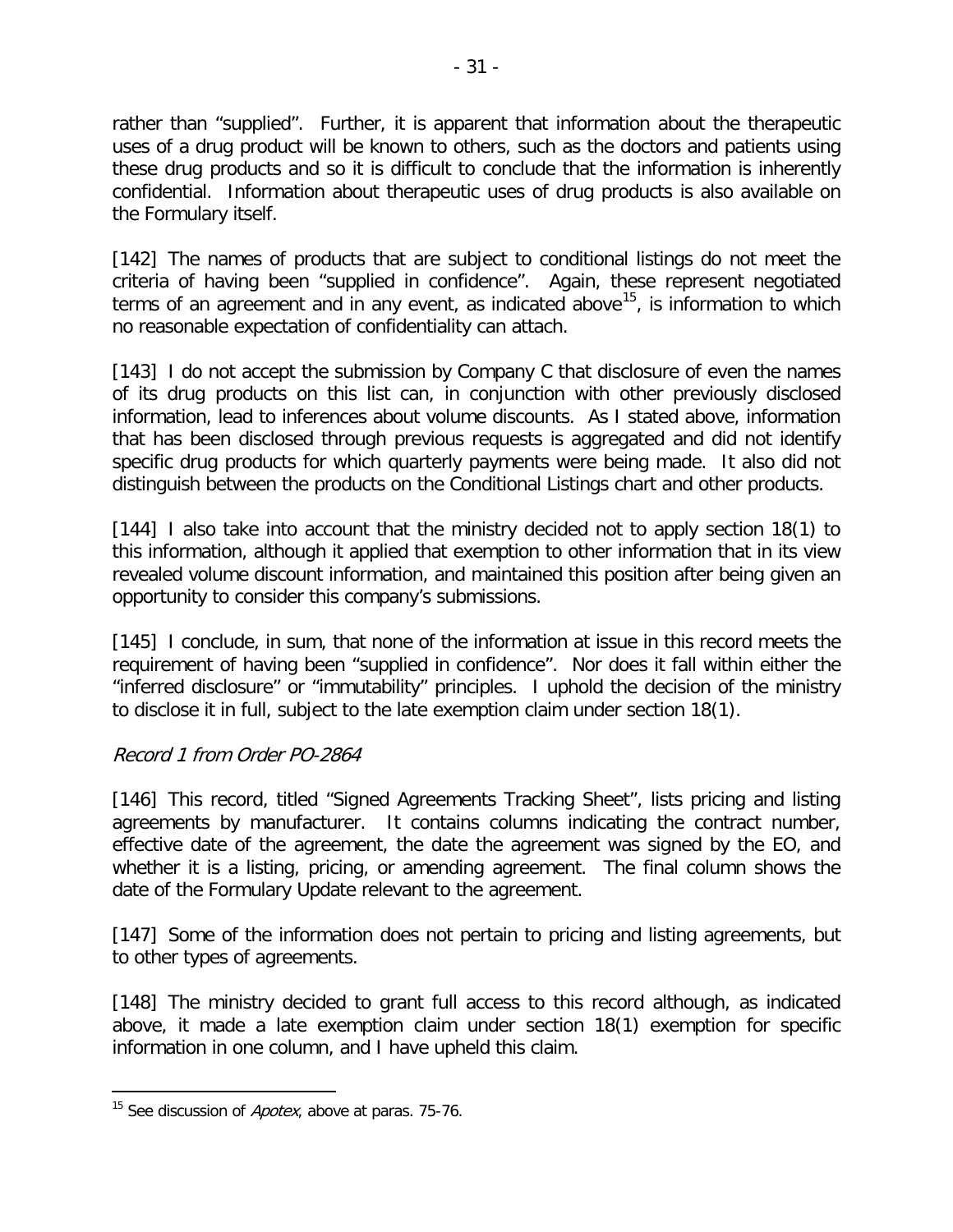[149] A number of the drug manufacturers declined to make submissions on the application of section 17(1) to this record. Two companies submitted only that section 17(1) applied to the same information I have found exempt under section 18(1) (and which is unnecessary for me to deal with here). Other drug manufacturers submitted that information about the effective date of the agreement, the date it was signed by the EO and the type of agreement (ie. listing, pricing or amending) is exempt under section 17(1). Some companies submit that any information about them, including the names of their drug products, is exempt under section 17(1).

[150] Some of the drug manufacturers submit that information about the type of agreements and the dates on which they were signed could lead to inferences about the financial terms of the agreements. Company D, for example, submits that the description of an agreement under the column "Type of Agreement" will reveal the discount/rebate formula associated with that type of agreement. It further submits that Formulary listing agreements are typically negotiated for a period of three years and information about the dates agreements were entered into will reveal when a manufacturer's Formulary listing agreement comes to an end, giving competitors who provide drug products in similar therapeutic categories an unfair advantage.

[151] On my review, I do not accept that information about the dates or types of agreements could reveal details of volume discounts or rebate arrangements. The submissions do not provide me with detailed guidance on how such inferences could be made. There are only several "types" of agreements referred to. The ministry's representations, as well as those of some companies, state that the EO negotiates a unique pricing agreement with each manufacturer. Disclosure of the type of agreement falls far short therefore of revealing the specific financial terms of the agreement. The ministry was asked to consider, in its Reply representations, whether such inferences could be made and did not agree that this information could be combined with other publicly available data to reveal the actual payment terms of the agreements.

[152] I also have regard to the submissions of one company that a listing agreement could encompass more than one kind of financial benefit to the ministry.

[153] In any event, I am not satisfied that any of the information at issue was "supplied in confidence" within the meaning of section 17(1). The provisions of the Regulation, as clarified by the court in *Apotex*, do not remove the authority of the EO to disclose the fact that an agreement was entered into or terminated (which presumably would include dates), the type of agreement (e.g., conditional listing agreement), and the drug product covered by the agreement.

[154] I conclude that none of this information can be considered the confidential proprietary "informational assets" of a drug manufacturer. Further, none of this information could be used to infer confidential proprietary business information or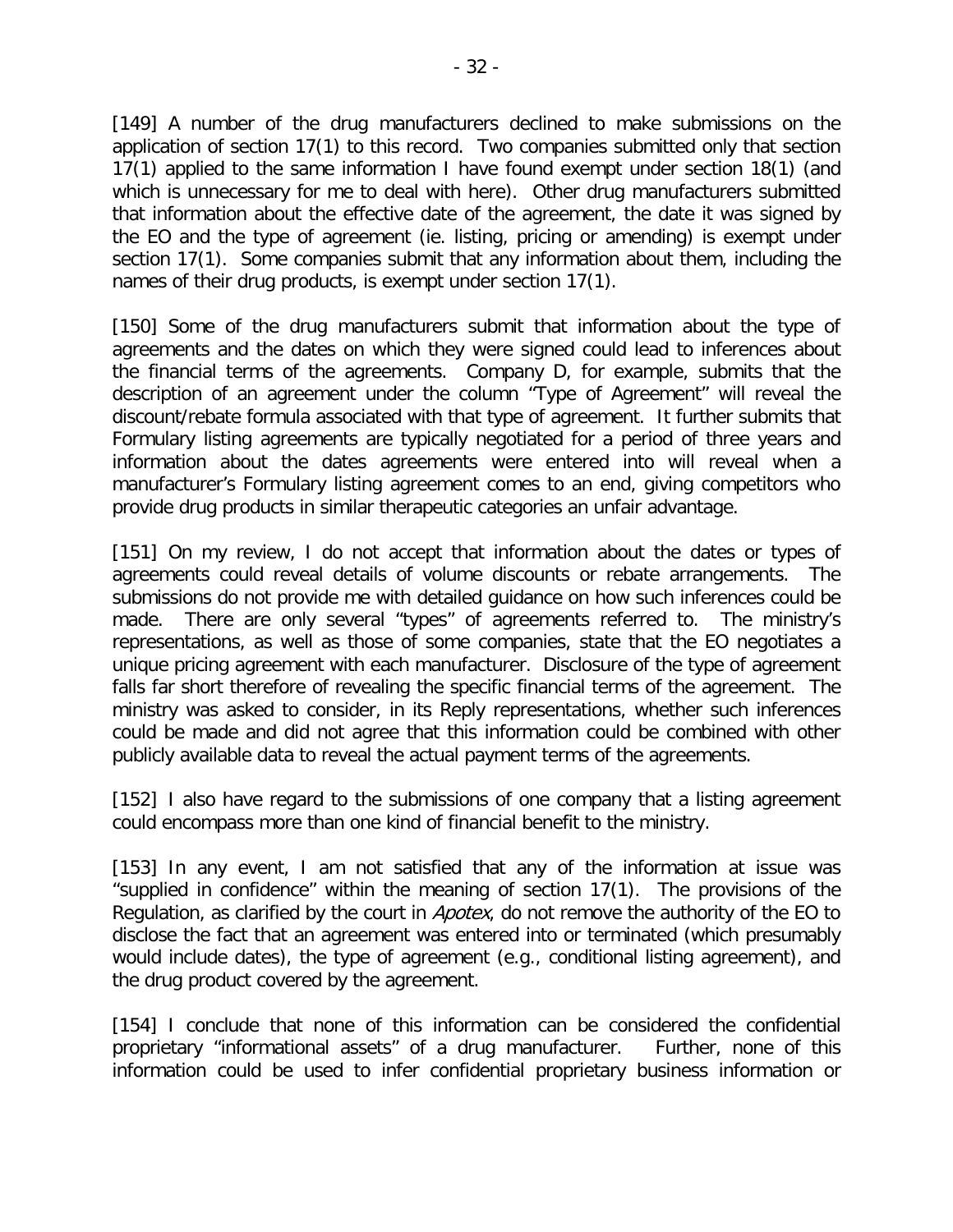immutable information about the companies. I uphold the ministry's decision to disclose this record in full, subject to the information withheld under section 18(1).

#### Record 2 from Order PO-2864

[155] This record is titled "Summary of Current Listing Agreements" and appears to cover a subset of the agreements listed in Record 1 from Order PO-2864. The document names the drug product covered by a listing agreement, describes its listing status on the Formulary (e.g., general benefit) and under a column "Summary of Agreements", contains information about the key conditions of the listing agreement.

[156] The ministry claimed the section 18(1) exemption for information that it severed from the column "Summary of Agreements", and I have upheld its position above. It is unnecessary to consider whether it is also exempt under section 17(1).

[157] Many of the drug manufacturers did not make submissions on the application of section 17(1) to this record. Some submissions addressed section 17(1) only in relation to the information I have already found exempt under section 18(1). Several drug manufacturers submitted that information under both the columns "Listing Status" and "Summary of Agreements" is exempt under section 17(1). Two manufacturers submit that, in addition to or instead of other severances, the names of their drug products should be withheld.

[158] For the same reasons given above in relation to Record 1 from Order PO-2864, I find that section 17(1) does not apply to the names of drug products in this record, in that it does not amount to and does not reveal information "supplied in confidence" by third parties.

[159] I arrive at the same conclusion with respect to the information in the column "Listing Status". Information identifying the nature of the listing of a drug product on the Formulary, such as whether it is a general benefit, or is a benefit to which certain criteria apply, was neither supplied nor confidential. It represents the kind of listing to which the parties agreed, and which is correspondingly noted on the Formulary.

[160] As this information does not meet the requirement of having been supplied in confidence, it does not qualify for exemption under section 17(1).

[161] I uphold the ministry's decision to disclose this record in part.

#### Record 3 from Order PO-2864

[162] This record consists of 49 tables, relating to 49 drug manufacturers. For each manufacturer there is a list of drug products listed on the Formulary, the effective date of agreements with the ministry, the date of the corresponding Formulary update, and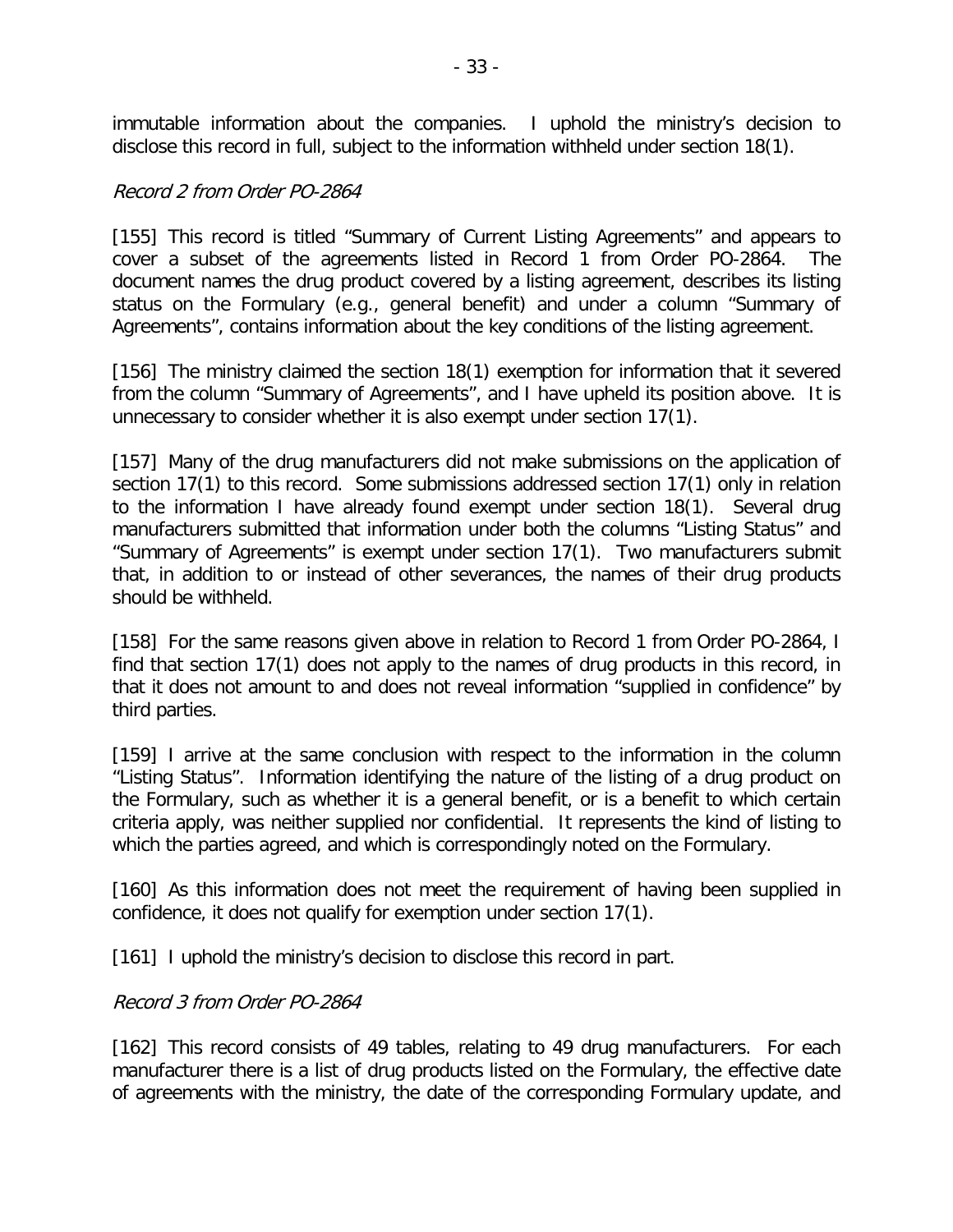columns with prices. Some of the tables contain brief notes referring to, for instance, a change to a listing.

[163] The requester does not seek access to information found exempt in Order PO-2864. Above, I allowed the ministry to make a late exemption claim under section 18(1) for an additional portion, and upheld that claim.

[164] Remaining at issue is the contention by a number of drug manufacturers that additional information in the record is exempt under section 17(1).

[165] The drug manufacturers do not share a common position. Some are content with disclosure of the record in accordance with the rulings in Order PO-2864. At the other end of the spectrum, some manufacturers submit that the record is exempt in its entirety.

[166] Others identify portions of the record to which they believe section 17(1) applies, beyond those previously redacted. Generally, this group takes the position that these portions of the record could be used by sophisticated users (such as their competitors), and in conjunction with other available information, to derive the volume discounts paid for specific drug products.

[167] Several of these companies submit that disclosure of the dollar amounts and the column headings that describe these amounts would allow for calculation of the precise volume discount/rebate given to the ministry for each specific product. They submit that the previous redactions are insufficient to prevent disclosure of this pricing information. In their confidential representations, they provide more detail of their positions.

[168] Some companies submit that the entire record is exempt. They explain how, in their view, the very presentation of the information would allow a competitor who is familiar with the presentation to make inferences about volume discounts and unit pricing. In their submission, information revealing even that there are agreements in place for specific drug products would allow for these inferences to be made. These submissions focus on how the information in this record could be combined with other publicly available information as well as information in other records at issue, to derive volume discount details.

[169] The ministry clearly does not agree with the assertions made about the information it proposes to disclose in this record. It applied the section 18(1) exemption to some information, on the basis that it reveals volume discount information or other financial terms, and that disclosure of this information would lead to the harms described in that section. By not extending the application of section 18(1) to other information in this record, it has apparently concluded that this other information would not give rise to the same concerns.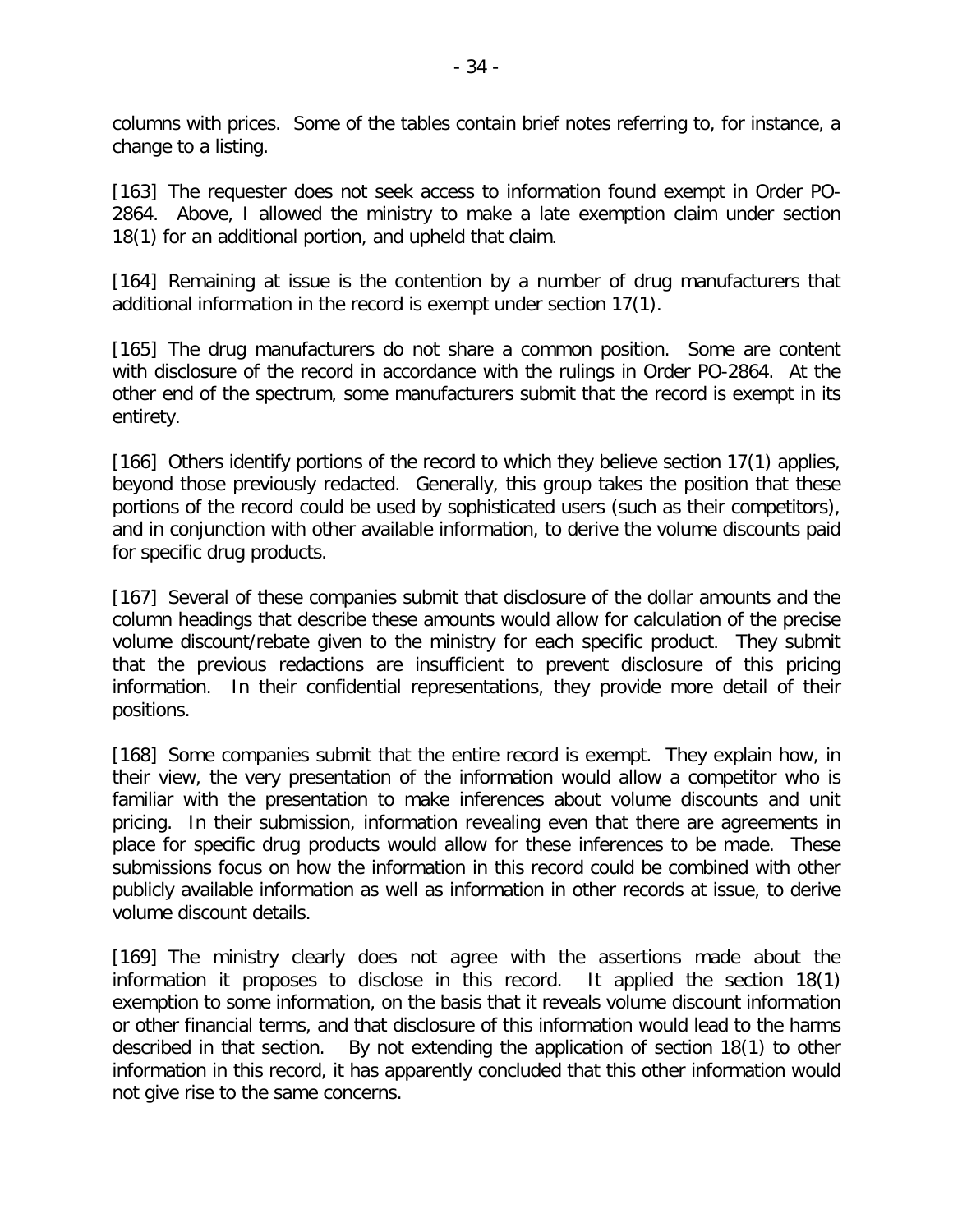[170] This is confirmed in its additional representations, in which the ministry stated it carefully reviewed those submissions and considered whether the additional information will in fact disclose the volume discount or other value for money conditions for specific drug products, and therefore whether disclosure would cause harm to the economic/financial interests, and future negotiating position of the ministry. It submitted only that certain information, and not the information at issue here, would allow for the calculation of volume discounts/rebates or would describe a "value for money" consideration provided by a third party to the ministry.

#### Analysis

[171] I begin by noting that even if I accept the position of some drug manufacturers that information in this record, beyond the redactions, could lead to inferences about volume discounts or other financial terms, none of that information would meet the requirement of having been "supplied" to the ministry. As described above, negotiated terms of contracts generally do not (subject to certain exceptions) qualify as "supplied" information. None of the parties disagree that the financial terms of their agreements was negotiated.

[172] It may be that the ministry and the drug manufacturers treat the financial terms of their agreements as the proprietary information of these companies, but their understanding is subject to the provisions of the  $Act$ , as they have been applied by this office (and upheld by the courts), and the specific manner in which the Legislature has chosen to protect third party information.

[173] Several of the companies take the position that the financial terms of their agreements have been "supplied in confidence" because disclosure of this information would give insight into their commercial affairs. They submit that, in revealing the *quid* pro quo of their agreements, disclosure of these terms reveals confidential business strategies in negotiating with the OPDB, or their willingness to provide payments or grant concessions.

[174] I recognize that the parties to these agreements regard as highly sensitive the details of the volume discount or other financial terms, and in that regard, the ministry has argued, and this office has accepted, the application of the section 18(1) exemption to that information. But the purposes of the section 17(1) and 18(1) exemptions are not the same and may lead to different results with respect to the same or similar information. Where the ministry decides, in its discretion, not to withhold information under section 18(1), and the issue is only whether section 17(1) applies, then the information must be considered through the lens of that particular exemption and how it has been interpreted and applied.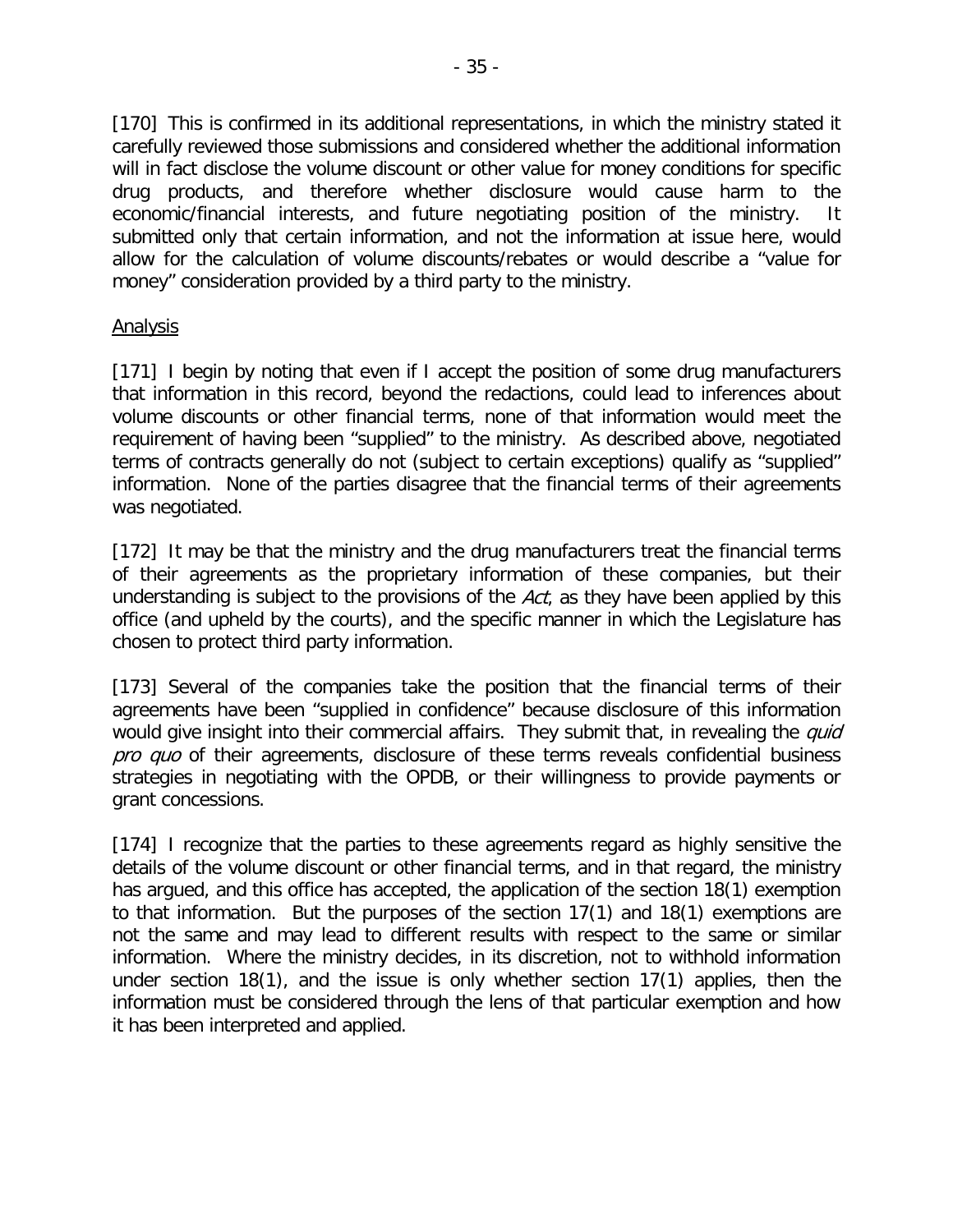[175] In this regard, consistent with the principles I describe above, the fact that a third party was willing to enter into an agreement with an institution for specified financial terms is not in itself information "supplied" by the third party. It may reveal something about that party's commercial affairs but it reveals as much about the government's willingness to accept the agreed on terms and so it would be difficult to characterize those terms as proprietary to the company. The information "belongs" as much to the government as to the third party.

[176] One manufacturer submitted that the meaning given by this office to the term "supplied" in section 17(1) is incorrect in light of the Supreme Court of Canada's decision in Merck Frosst Canada Ltd. v. Canada (Health), 2012 SCC 3 (CanLII) (Merck). It submits that it is wrong to treat confidential information originating from a third party as not having been "supplied" when it appears in a contract between that third party and the government. This company states that if revealing information contained in a contract enables a requester to accurately infer information about a third party's bargaining position, it is subject to the section 17(1) exemption. Such information, it is said, is part of a third party's "informational assets" that section 17(1) seeks to protect.

[177] I do not read anything in the *Merck* decision to conflict with the principles developed by this office in considering the "supplied" requirement of section 17(1). On this point, the Court was not dealing with a contract, but with evaluations of drug products prepared by government scientists, and correspondence between the government and third parties. In this context, the Court emphasizes that the mere fact that the information appears in a government document does not, on its own, resolve the issue of whether it is covered by the exemption. The Court affirms that the exemption must be applied "to information that reveals the confidential information supplied by the third party, as well as to that information itself." This is entirely consistent with the "inferred disclosure" principle I described above.

[178] Several of the manufacturers relied on Order PO-1813 of this office, as well as the decision of the B.C. Information and Privacy Commissioner (B.C.I.P.C.) in Attorney General Health Services Contracts<sup>[16](#page-35-0)</sup> in support of their position that information in this and other records at issue is exempt under section 17(1). I do not find these cases to support this position. Order PO-1813 involved pricing information contained in proposals, and not in a contract. The decision of the B.C.I.P.C. found that contract pricing was not "supplied" within the meaning of the equivalent provision in that province and therefore not exempt from disclosure.

[179] I therefore conclude that none of the information at issue, and whether or not it may reveal the financial terms of the agreements, was "supplied" by the drug manufacturers.

<span id="page-35-0"></span><sup>16 2000</sup> CanLII 14389 (Order 00-22).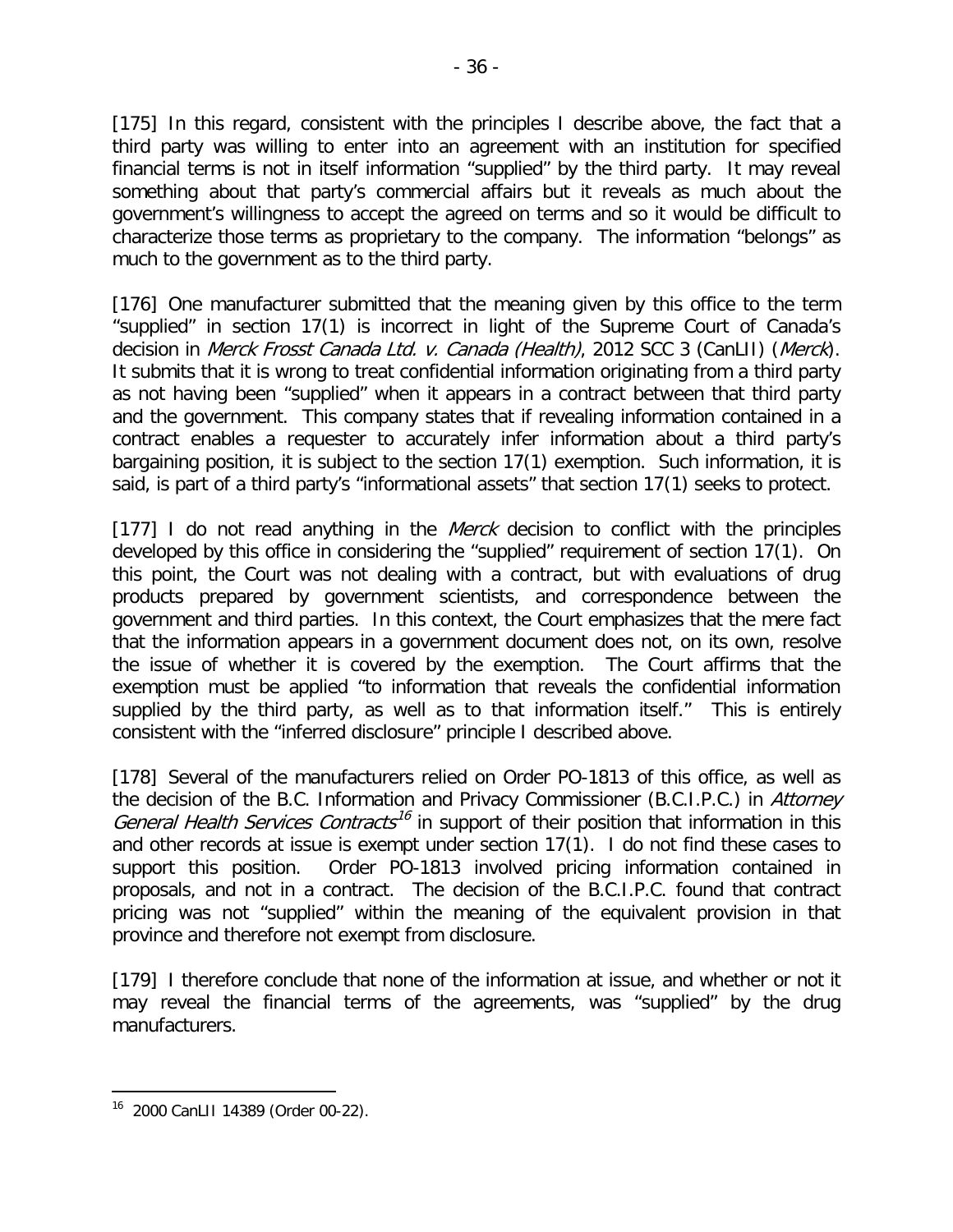[180] In any event, based on the submissions and evidence before me, I am not convinced that the information the drug manufacturers seek to withhold under section 17(1) would reveal the same information about volume discounts or other financial terms as that redacted under section 18(1).

[181] In assessing the submissions on this point, I have regard to the different views of the different drug manufacturers on the extent to which the information at issue would reveal details of volume discounts and other financial terms. As I have indicated, some companies do not claim that section 17(1) applies to information beyond that found exempt under section 18(1). Company E, for instance, made submissions about how information in Record 1 from Order PO-2864 could be combined with publicly available data or previously disclosed data to "reverse engineer" information about actual payments terms in the agreements. But it did not make the same submissions with respect to the information at issue here.

[182] As I have indicated, the ministry put its mind to what information should be exempt under section 18(1) based on concerns that it reveals volume discount details, and has decided that only certain portions of this record raises these concerns.

[183] In reviewing the submissions of some of the drug manufacturers, the manner in which it is suggested the information at issue could be used to calculate volume discounts depends on a level of consistency in the financial terms reached between the ministry and the drug companies. The ministry, however, submitted that the EO negotiates a *unique* pricing agreement with each manufacturer. The representations of one company also refer to "unique" volume discounts and price arrangements which are privately negotiated between the EO and a manufacturer individually. The representations of another company indicate that one listing agreement could encompass several different kinds of financial terms.

[184] I therefore have, on the one hand, submissions suggesting that each agreement contains unique financial terms specifically negotiated between the ministry and a drug manufacturer. On the other hand, the submissions of some manufacturers suggest the application of a standard formula which is so well known and based on values that are so easily available, that it is difficult to imagine how this information could be considered confidential and proprietary.

[185] Finally, some of the concerns expressed by some drug companies are based on assumptions about the availability of other information, which they fear could be combined with the information in this record to reveal volume discount details. For instance, one company pointed to the potential use of information about payments made over subsequent time periods. However, given the ruling in Order PO-3032, and my application of those principles to payment information here, it is unlikely that this sort of comparative information will be available.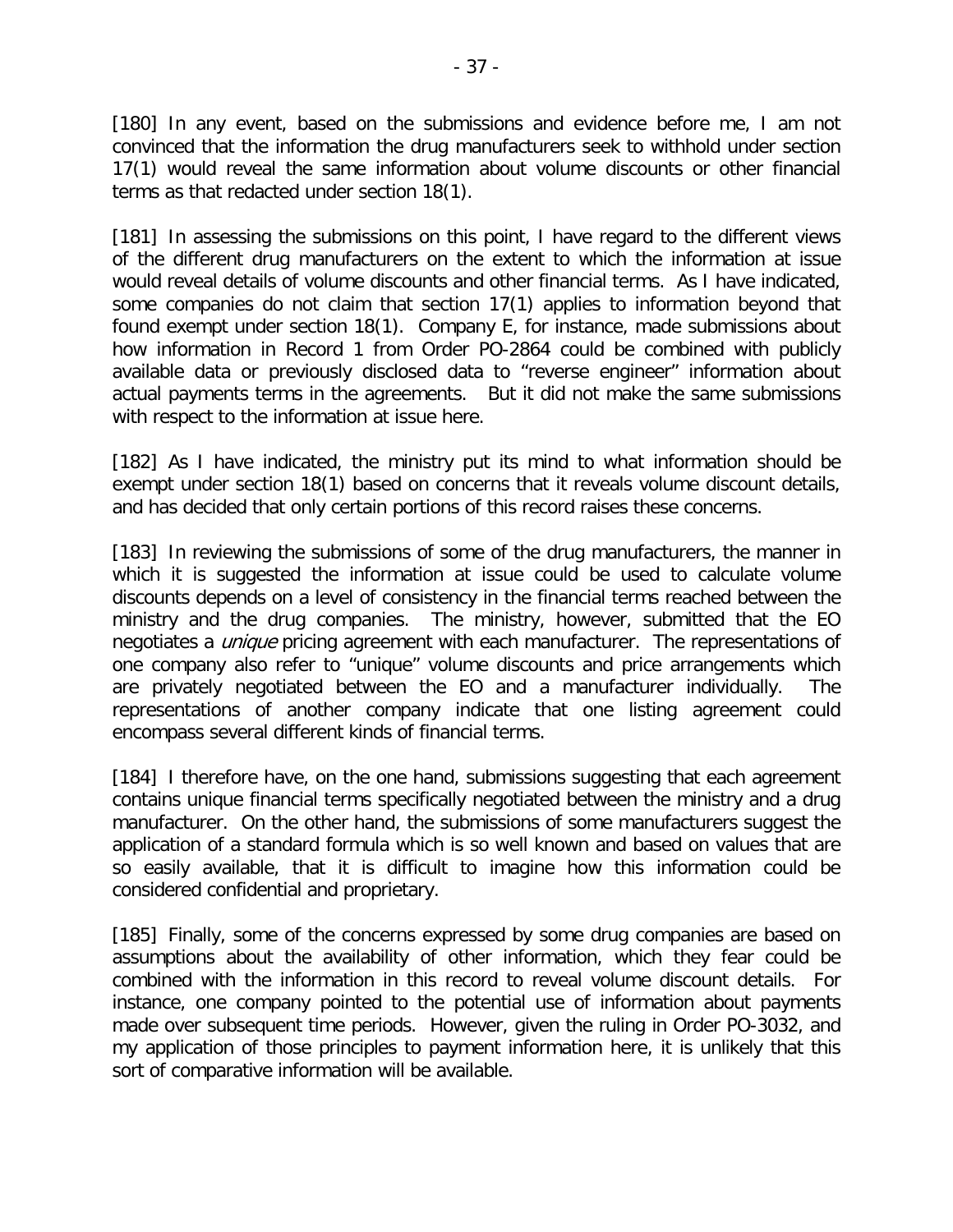[186] Related to the above, submissions were made to me about the applicability of the "mosaic" concept, in which seemingly innocuous information is linked with other available information, resulting in the disclosure of otherwise exempt information.<sup>17</sup> I acknowledge the reality of this concern, but the applicability of this concept must be demonstrated in the context of the facts of any particular appeal.

[187] Many of the submissions by the drug manufacturers before me seek to demonstrate the manner in which the information in this and other records at issue can be combined with other available information to reveal sensitive proprietary data. Ultimately, after reflecting on the submissions and material before me, I conclude that, even if details of volume discounts and other financial terms could be considered proprietary informational assets of the affected parties of the sort that section 17(1) serves to protect, the information at issue could not reasonably reveal those details.

[188] I therefore find that section 17(1) does not apply to exempt the information at issue in this record, as it does not meet the "supplied in confidence" component of that exemption.

[189] I uphold the ministry's decision to disclose this record in part.

#### Record 1 from Order PO-2865

 $\overline{a}$ 

[190] Above, I have found the payment amounts in this record exempt under section 18(1). It is unnecessary to consider whether this information would also be exempt under section 17(1) and the following discussion relates to the other information in the record. This record includes, in addition to payment information, payment and invoice dates and the names of the drug manufacturers. A few of the drug manufacturers submit that section 17(1) applies to exempt all the information in this record, but have not specifically addressed the application of the three-part test for exemption under section 17(1), other than to the payment information.

[191] In Order PO-3032 the same type of information, but for a different time frame, was at issue. It is unnecessary to review the findings in that order in detail but, in brief, the adjudicator held that the information was neither "supplied" nor subject to a reasonable expectation of confidentiality. He also found, on review of the evidence before him, that disclosure of the names of drug manufacturers, payment dates and invoice dates could not reasonably be expected to produce the harms enumerated in section 17(1).

[192] I agree with and apply those reasons here. I also refer to my findings on similar information in other records, above. The submissions before me do not establish that this information was supplied in confidence, or that it could reasonably be expected to

<span id="page-37-0"></span><sup>&</sup>lt;sup>17</sup> See Children's And Women's Health Centre of British Columbia, Re, 2001 CanLII 21555; Order PO-3032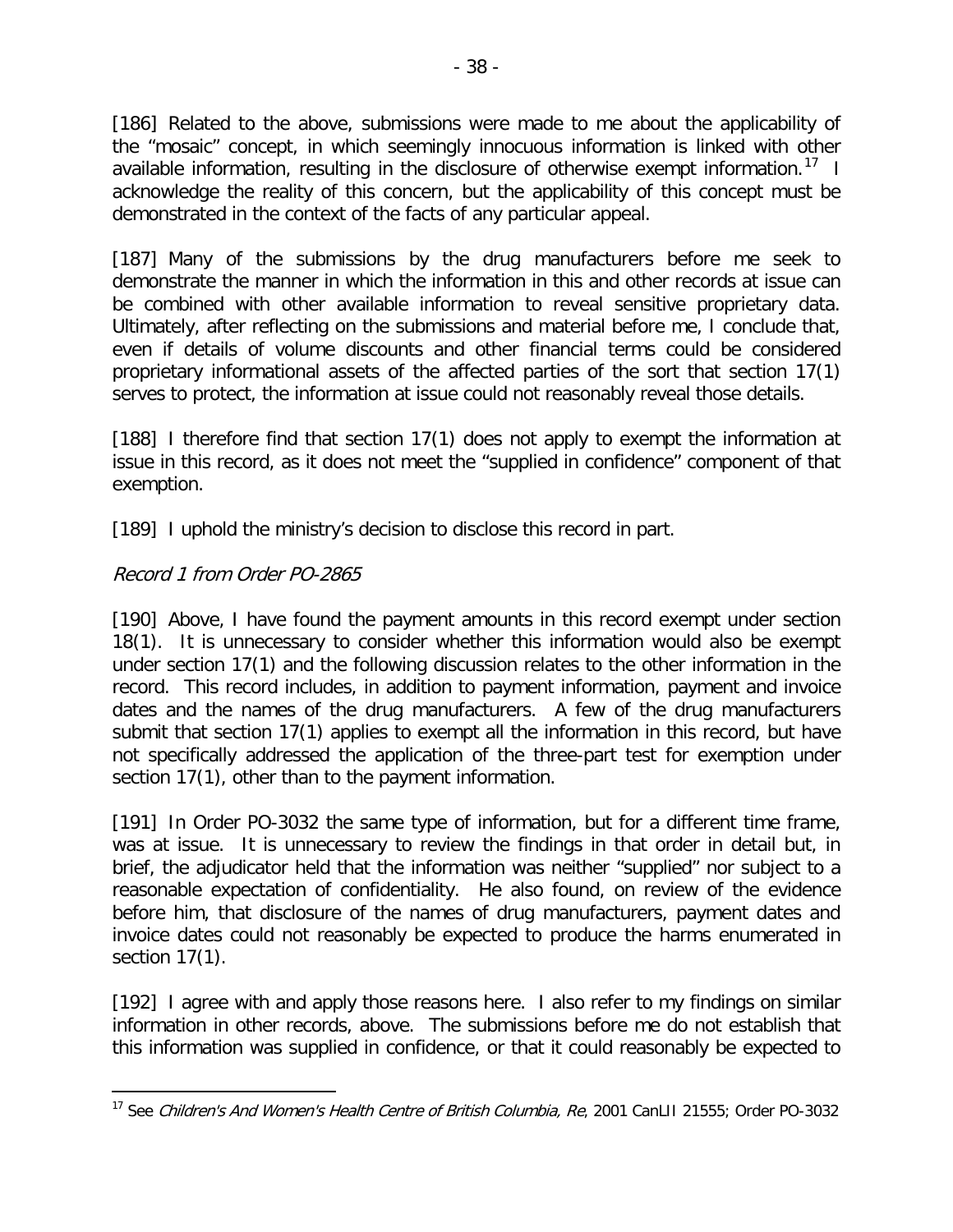lead to the harms described in section 17(1). I find that section 17(1) does not apply to the information remaining at issue in this record and I uphold the ministry's decision to disclose it in part.

#### **CONCLUSION**

[193] I uphold the ministry's decision to apply sections  $18(1)(c)$  and (d) to the information severed in Record 1 from Order PO-2864, Record 2 from Order PO-2864, and Record 1 from Order PO-2865. I also uphold the decision to apply those sections to additional information in Record 3 from Order PO-2864 and the Listing Conditions Record.

[194] I do not uphold the ministry's decision to apply section 17(1) to information severed from page 9 of 13 of Record 4 from Order PO-2864.

[195] I uphold the ministry's decision to disclose the remaining information in the records.

# **ORDER:**

- 1. I uphold the decision of the ministry to disclose the records in part and order it to disclose the following information by sending it to the appellant by **April 12, 2013** but not before **April 8, 2013**:
	- The unsevered portions of Records 1, 2, 4 and 5 from Order PO-2863.
	- The unsevered portions of the Listing Criteria Record. The ministry's severances include the portion for which I have allowed a late exemption claim, on p. 3 of 6.
	- The unsevered portions of Records 1, 2 and 3 from Order PO-2864. The ministry's severances include the portions of Records 1 and 3 for which I have allowed a late exemption claim.
	- The unsevered portions of Record 1 from Order PO-2865.
- 2. With respect to Record 4, I do not uphold the ministry's decision to apply section 17(1) to the severed portion on page 9 of 13 and I order that portion disclosed.
- 3. I uphold the decision of the ministry to deny access to the balance of the information at issue in this appeal.